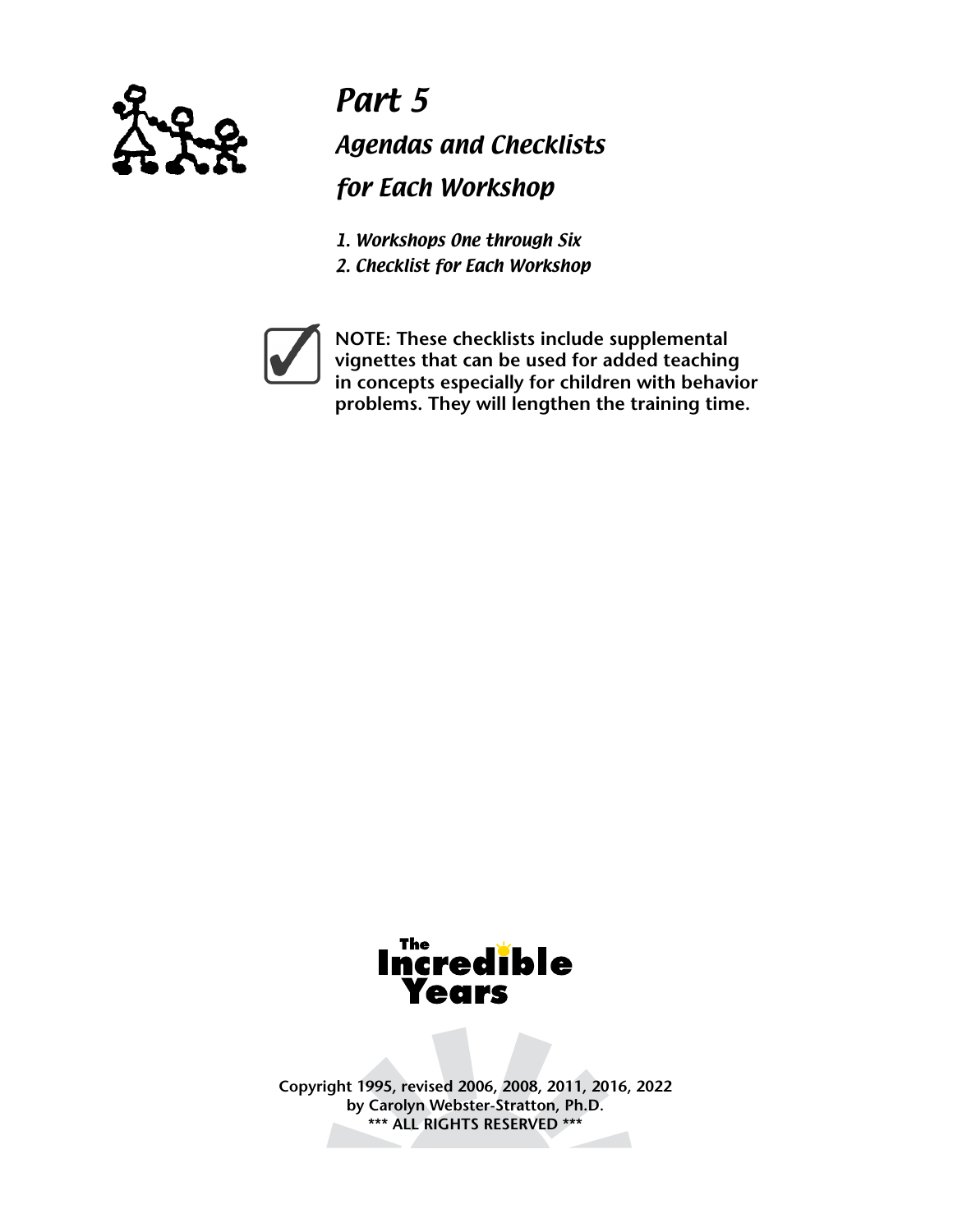# Agendas and Checklists for Each Workshop

This classroom management training curriculum may be offered by trained IY teacher group leaders as 6, one-day workshops offered every three to four weeks or divided up into three-hour units offered every 1-2 weeks (12 half days) after school. The total program takes approximately 42-48 hours to complete. Credits may be offered for taking this course and completing the assignments.



**Session 1 covers two topics: Building Relationships with Students and The Proactive Teacher. Session 2 covers Teacher Attention, Encouragement, and Praise. Session 3 is on Motivating Students Through Incentives. Sessions 4 and 5 cover Decreasing Inappropriate behavior, and Session 6 focuses on Social Skills, Empathy Training, and Problem Solving. All topics should be taught in order and each session combines discussion, vignettes, active practice, and behavior plans.** 

# Recommendations

- IY group leaders delivering this curriculum should first attend an authorized Incredible Years group leader training and be either certified/accredited or working towards certification in this program.
- Schools should identify teacher coaches who can receive further training to help support teachers' classroom management success and parent involvement.
- Classroom management training is a prerequisite for training in the small group dinosaur treatment curriculum and the classroom dinosaur curriculum.
- Workshops 1–6 must be completed to obtain certification/accreditation.
- A list of core vignettes for teachers of preschool (3-4 years) and school age (5-8 years) students by vignette name/topic covered can be found on the website: www.incredibleyears.com in the "Resources" section.
- Between teacher workshop days, group leaders or coaches observe teachers in classrooms to provide support, coaching and consultation regarding specific behavior plans and classroom management strategies.

**NOTE: For preschool and kindergarten teachers we also recommend showing scenes from the "Teaching Emotional Regulation" DVD. This program is ordered separately and recommended vignettes are included on checklists.**

**For teachers working with young children and/or children on the autism spectrum or with language delays, please see our Hot Tips for using vignettes and topics from the** *Incredible Beginnings Program* **and the** *Helping Preschool Children with Autism or Language Delays Program*  **to supplement the Teacher Classroom Management Program. These Hot Tips are available on the IY website:** 

**https://incredibleyears.com/resources/gl/teacher-program/**

☛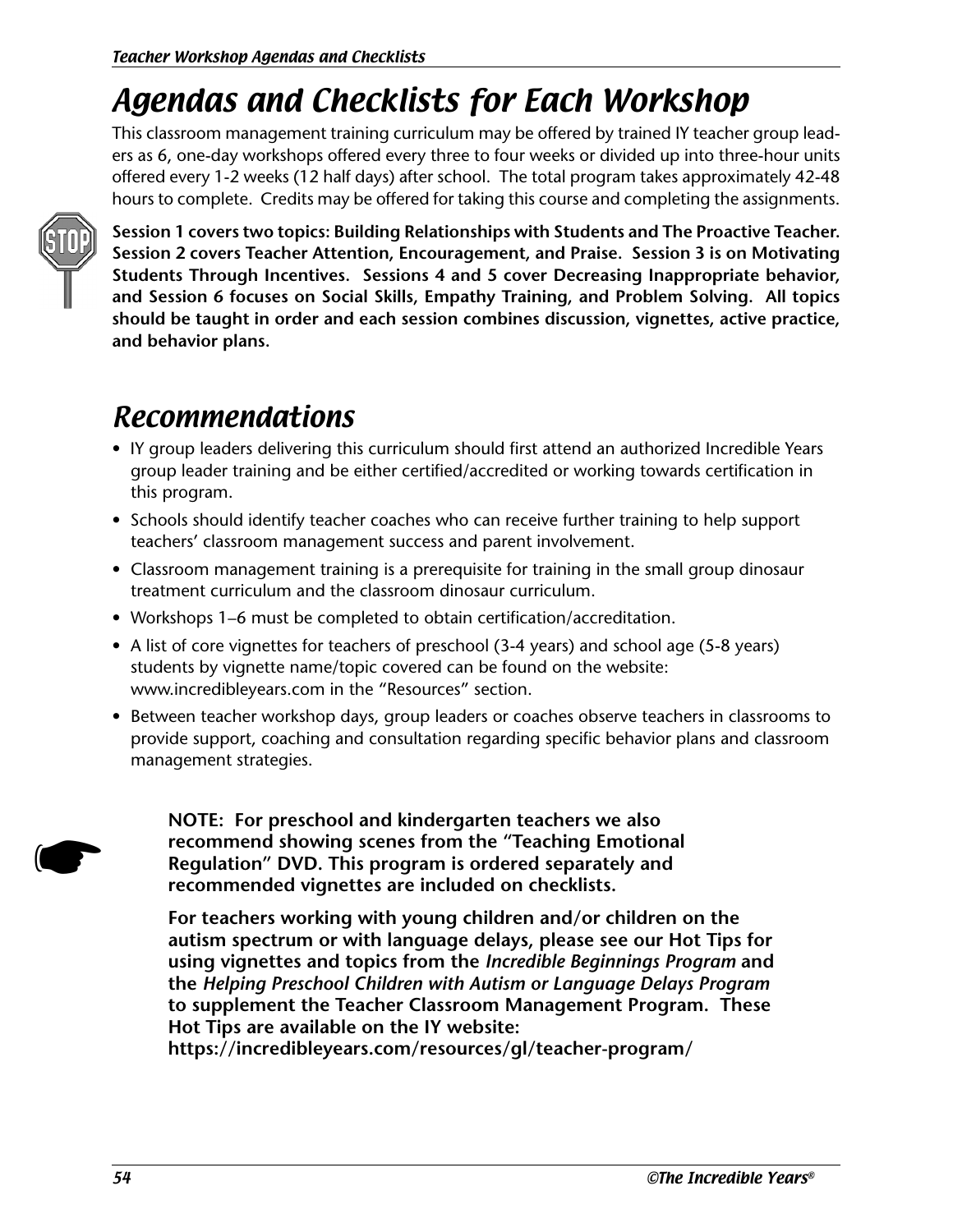# Workshop #1 (DVD 1 & 2)

# Part 1: Building Positive Relationships With Students (DVD 1) and The Proactive Teacher (DVD 2)

### 9:00-10:15 AM

### **I. Welcome & Introductions**

Greet each teacher. Introduce self and other teachers (use name tags). Ask teachers to share their goals for the workshop (list on board). Complete "Teachers Thinking Like Scientists" worksheet.

### **II. Overview of Teacher Training Program**

Explain reason for teacher workshops; show teacher pyramid and preview topics to be discussed at each workshop. Show preview teacher DVD (optional).

### **III. Rules for Workshop**

Do a brainstorm about group rules and list on flip chart.

### **IV. Topic of Morning: Building Relationships With Students (DVD 1)**

- A. (Optional) Show Vignette S-30 on DVD #5. Do not show narration and pause as teacher starts to take away game. Ask them to think about how these children feel. After showing the vignette, brainstorm feelings of these children and think about why they might be feeling this way.
- B. Ask teachers to brainstorm how parents feel about having difficult students and how the teachers feel. Transition into the next topic by talking about barriers to developing relationships with such children.

### **Break**

### 10:30 AM–12:00 PM

C. Ask teachers to brainstorm or buzz the things they do to develop positive relationships with their students; list their ideas on board (e.g., home visits, cards and letters, home calls, interest survey, sharing success, family activity bags).

Show Teacher Part 1: Vignettes 1-11. (DVD 1)

Show Supplemental Vignettes S-1 to S-2.

D. Role Play/Practices - Making connection with child who is sad or withdrawn (after vignette 4); daily greetings and good bye rituals (vignettes 7-9); helping discouraged or angry child (vignette 11).

## **Key Concepts: Building Relationships**

- Value of being playful as a teacher e.g., puppets to introduce rules
- Value of showing attention and appreciation as a way of increasing positive child behaviors
- Importance of getting to know parents in order to develop relationship with child
- Importance of extending teacher's contact beyond the classroom (i.e., calls, invitations to parents to visit classroom, etc.)
- Value of building caring environments by honoring the unique qualities of each child





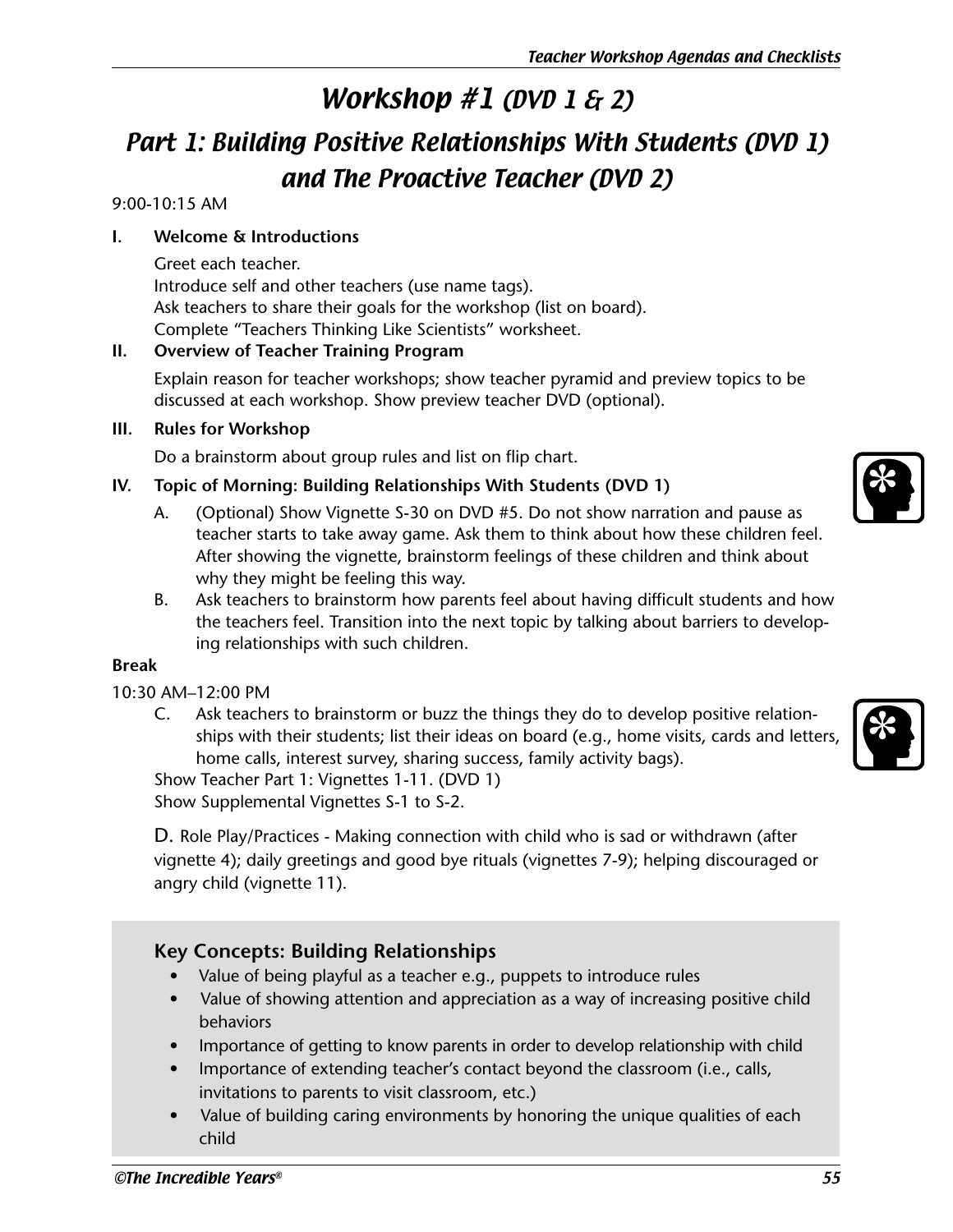#### **Lunch**

Suggest that teachers from different schools/classrooms mingle at lunch.

1:00–4:00 PM

### **V. Topic of Afternoon: Proactive Teacher–Preventive Approaches (DVD 2)**

Teacher Vignettes 1–57 (select according to age of students, principles taught and goals of teachers)



- B. Show Teacher Program 3: Vignettes 1–57
	- 1. Buzz: Classroom rules. (see handout) (Vignettes 1, S-3, S-4) & role play/practice rules.
	- 2. Show "show me five poster" and model how to use it.
	- 3. Buzz: Classroom environment. (Vignettes 2,3,4).
	- 4. Buzz: Classroom transition. (Vignettes 5,6,7,8,9,10) & transition practice.
	- 5. Buzz: Classroom schedules-show examples of schedule with pockets permitting students with transition problems to make the change. (S-5, S-6, S-7, S-8, S-9) & circle time opening practice.
	- 6. Getting and Holding Children's Attention. (Vignettes 11-21).
	- 7. Clear Commands. Buzz to re-write negative commands in positive language (see handout). (Vignettes 22-39) & positive command practices.
	- 8. Nonverbal Signals, Prompts and Reminders–Introduce Dina cue cards (raised hand up, working hard) and Brainstorm their ideas of nonverbal signals. (Introduce around Vignette 40.) (Vignettes 40-52) & nonverbal signal practice.
	- 9. Buzz: Realistic developmental expectations.
	- 10. Positive Attention and Monitoring. (Vignettes 53-57)
- C. For preschool and kindergarten teachers, show Supplemental Vignettes S-7 (Opening Circle Time).

### **Key Concepts: Proactive Strategies**

- Importance of classroom rules and organized environments
- Importance of teaching children to respect individual differences
- Fostering caring through the notion of classroom as community and as family
- Teacher as model–caring for and respecting all children
- Identifying preventive strategies (e.g., redirection, nonverbal cues and signals, warnings, proximity praise, classroom structure and seating plan, clear requests)
- Emphasizing the importance of predictable routines and schedules for difficult students (show schedule)
- Strategies to engage students
- Clear, respectful, positive commands/requests

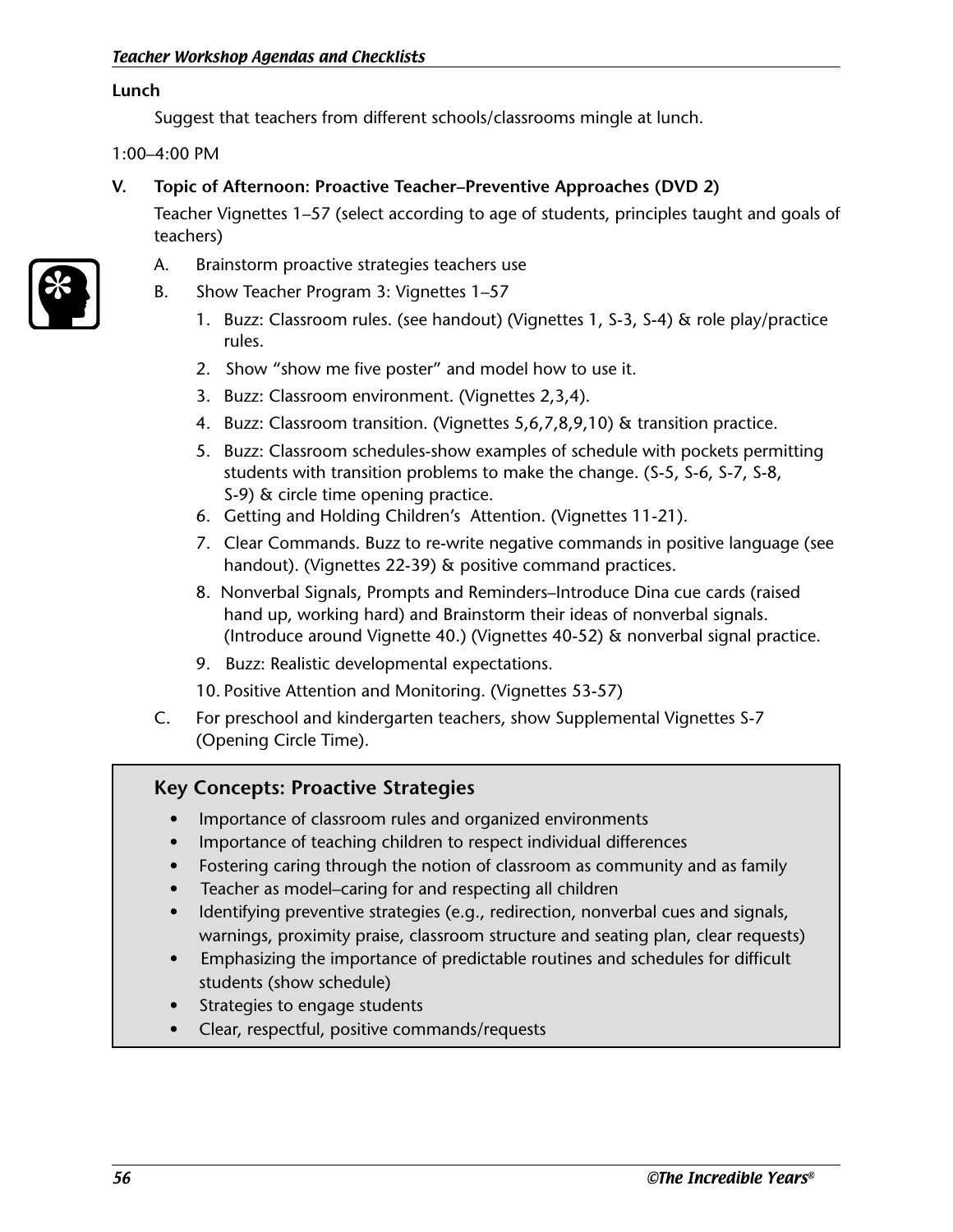- D. For classrooms with students with oppositional & aggressive behavior problems, show Supplemental Vignettes S-3 to S-9.
- E. Small Group Activity: Behavior Plan.

Using the behavior plan sheet break up into small groups to develop a behavior plan for a particular student with some behavior difficulties, identifying proactive strategies which will be used. Use the functional assessment sheet and identify negative behavior, setting, desired behavior and proactive strategies.

- F. Present Behavior Plans to whole group.
- G. Complete Teacher Folders–Scientist Goals Handout & Self-Monitoring Sheet.
- **VI. Complete Teacher Observation Self-Reflection Inventory & Set Personal Goals**
- **VII. Review Classroom Suggested Practice Activities and Self-Monitoring Sheet**
- **VIII. Evaluation**

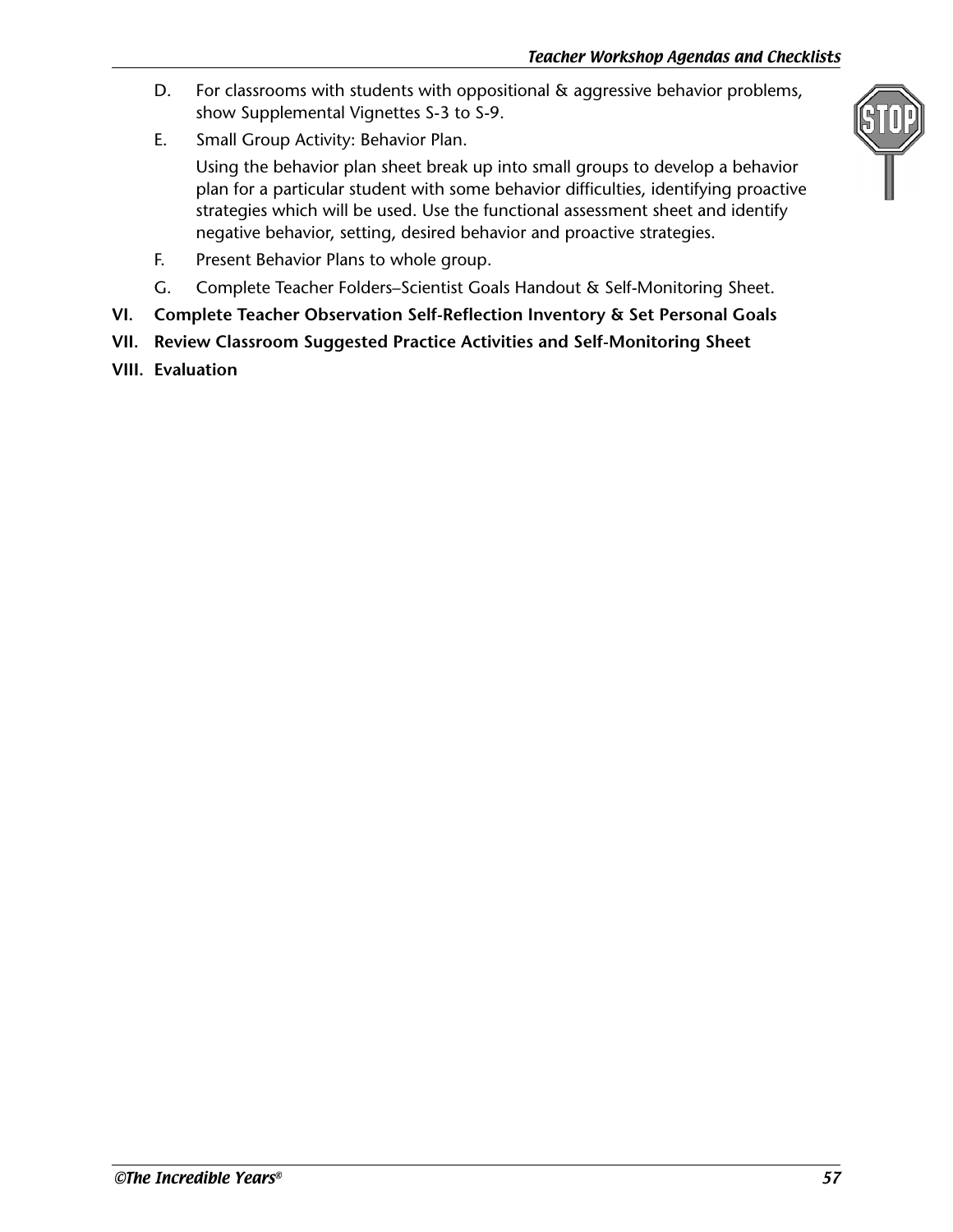## Teacher Checklist: DVD 1 & 2

## Building Positive Relationships With Students & Proactive Teacher

| <b>Teacher DVD 1: Vignettes 1-11</b> | Supplemental Vignettes S-1, S-2   |
|--------------------------------------|-----------------------------------|
| Teacher DVD 2 Vignettes 1-57         | Supplemental Vignettes S-3 to S-9 |

|                                                                      | <b>TRAINING SITE:</b> |                       |                 |                                                     |                 |                       |                                                             |                 |       |                                                                        |                 |              |
|----------------------------------------------------------------------|-----------------------|-----------------------|-----------------|-----------------------------------------------------|-----------------|-----------------------|-------------------------------------------------------------|-----------------|-------|------------------------------------------------------------------------|-----------------|--------------|
| <b>LEADER NAMES:</b>                                                 |                       |                       |                 |                                                     |                 |                       |                                                             |                 | TIME: |                                                                        |                 |              |
| VIGNETTES COVERED: (Circle vignettes shown.)                         |                       |                       |                 |                                                     |                 |                       |                                                             |                 |       |                                                                        |                 |              |
| <b>Teacher DVD 1:</b>                                                |                       |                       |                 |                                                     |                 |                       |                                                             |                 |       |                                                                        |                 |              |
| Introduction <sup>†</sup> 1 <sup>†</sup>                             |                       |                       | $2**$           | 3 <sup>†</sup>                                      | $4^{\dagger}$   | 5 <sup>7</sup>        | $6^{\dagger}$                                               | 7 †             | 8†    | 9 †                                                                    | 10              | 11           |
| <b>Supplemental Vignettes in DVD 1:</b>                              |                       |                       |                 |                                                     |                 |                       |                                                             |                 |       |                                                                        |                 |              |
| $S-1^{\dagger}$ $S-2^{\dagger}$                                      |                       |                       |                 |                                                     |                 |                       |                                                             |                 |       |                                                                        |                 |              |
| <b>Teacher DVD 2:</b>                                                |                       |                       |                 |                                                     |                 |                       |                                                             |                 |       |                                                                        |                 |              |
| Introduction <sup>†</sup> 1                                          |                       |                       | $\overline{2}$  | $\overline{3}$                                      | 4 †             | 5                     | $6^{\dagger}$                                               | 7†              | $8*$  | 9 T                                                                    | 10 $^{\dagger}$ | 11 $\dagger$ |
| 12 <sup>†</sup>                                                      | 13 <sup>†</sup>       | 14 <sup>†</sup>       | 15 <sup>†</sup> | 16                                                  | $17^{\dagger}$  | $18*$                 | $19*$                                                       | $20^{\dagger}$  | 21    | 22                                                                     | 23              | 24           |
| 25†                                                                  | 26 <sup>†</sup>       | 27                    | 28              | 29                                                  | 30 <sup>2</sup> | 31                    | 32 t                                                        | 33              | 34    | 35                                                                     | 36              | 37           |
| 38 T<br>51 <sup>†</sup>                                              | 39†<br>52             | 40 <sup>†</sup><br>53 | 41<br>54        | $42^{\dagger}$<br>55                                | 43†<br>56       | 44<br>57 <sup>†</sup> | 45                                                          | 46 <sup>†</sup> | 47    | 48                                                                     | 49              | 50           |
|                                                                      |                       |                       |                 |                                                     |                 |                       |                                                             |                 |       | Supplemental Vignettes in DVD 2: (for students with behavior problems) |                 |              |
| $S-3^{\dagger}$                                                      |                       |                       |                 | $S-4$ $S-5$ $\uparrow$ $S-6$ $S-7$ $\uparrow$ $S-8$ |                 | $S-9$                 |                                                             |                 |       |                                                                        |                 |              |
| † Recommended core vignettes for ages 3-8 years                      |                       |                       |                 |                                                     |                 |                       |                                                             |                 |       |                                                                        |                 |              |
| * These vignettes are recommended for ages 3-4 years                 |                       |                       |                 |                                                     |                 |                       |                                                             |                 |       |                                                                        |                 |              |
| ** These vignettes are recommended for ages 5-8 years<br>DID I       |                       |                       |                 |                                                     |                 |                       |                                                             |                 |       |                                                                        |                 | <b>NO</b>    |
| 1. Write the agenda on the board                                     |                       |                       |                 |                                                     |                 |                       |                                                             |                 |       | <b>YES</b>                                                             |                 |              |
|                                                                      |                       |                       |                 |                                                     |                 |                       |                                                             |                 |       |                                                                        |                 |              |
| 2. Welcome and make introductions/goals/pyramid                      |                       |                       |                 |                                                     |                 |                       |                                                             |                 |       |                                                                        |                 |              |
| 3. Brainstorm or buzz ideas for building relationships with students | and parents           |                       |                 |                                                     |                 |                       |                                                             |                 |       |                                                                        |                 |              |
| 4. Role Play/Practices - connecting, greeting & rituals              |                       |                       |                 |                                                     |                 |                       |                                                             |                 |       |                                                                        |                 |              |
| 5. Present rationale for proactive approaches                        |                       |                       |                 |                                                     |                 |                       |                                                             |                 |       |                                                                        |                 |              |
| 6. Brainstorm or buzz teacher suggestions for schedules, rules,      | (use handouts)        |                       |                 |                                                     |                 |                       | nonverbal cues, making learning fun & classroom environment |                 |       |                                                                        |                 |              |
| 7. Role Play/Practices – rules, transitions, circle time & commands  |                       |                       |                 |                                                     |                 |                       |                                                             |                 |       |                                                                        |                 |              |
| 8. Buzz – rewrite commands (use handout)                             |                       |                       |                 |                                                     |                 |                       |                                                             |                 |       |                                                                        |                 |              |
| 9. Buzz - developmental expectations                                 |                       |                       |                 |                                                     |                 |                       |                                                             |                 |       |                                                                        |                 |              |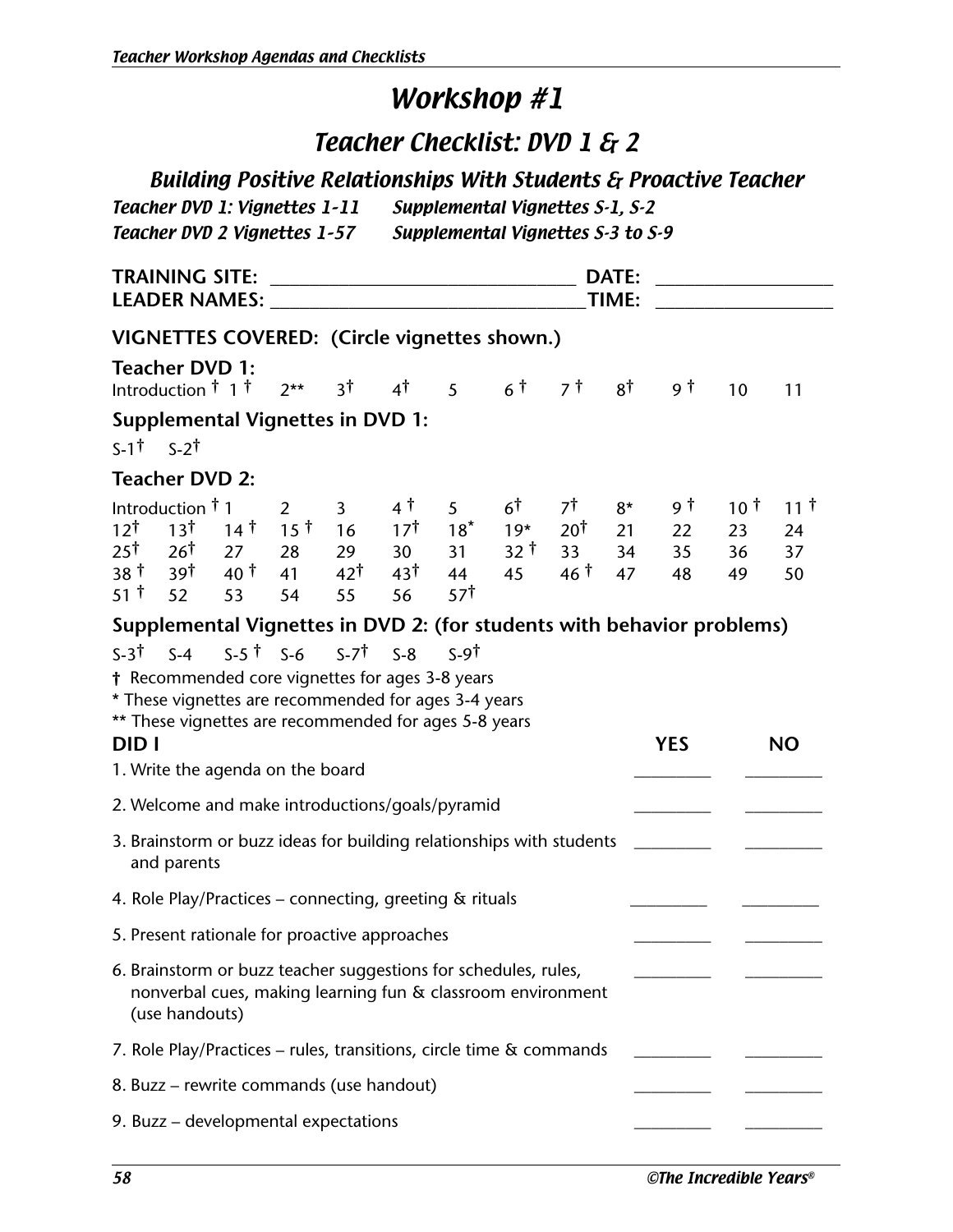| 10. Break out groups to begin behavior plans                                                                             |  |
|--------------------------------------------------------------------------------------------------------------------------|--|
| 11. Set up buddies & explain rationale                                                                                   |  |
| 12. Explain importance of completing suggested activities<br>and reading assignments                                     |  |
| 13. Teachers complete folder with goals and self-monitoring<br>checklist & teacher observation self-reflection inventory |  |

## Handouts — Building Positive Relationships & The Proactive Teacher

- \_\_\_\_\_ Agenda
- Teachers Thinking Like Scientists (Goals)
- \_\_\_\_\_ Suggested Activities for Month (2)
- \_\_\_\_\_ Building Positive Relationships (Suggested activities)
- Proactive Teacher (Suggested activities)
- \_\_\_\_\_ Blackboard Notes about Building Positive Relationships\*
- Sample Survey Regarding Student's Interests\*
- \_\_\_\_\_ Ideas for Building Positive Relationships With Students\*
- \_\_\_\_\_ Blackboard Notes about Preventing Problems
- \_\_\_\_\_ Teacher Pyramid
- \_\_\_\_\_ Show Me Five handout
- \_\_\_\_\_ Examples of Nonverbal Signals
- Workshop #1 Behavior Plan Sheet
- Functional Assessment Behavior Plan Checklist
- Buzz—Classroom Schedule, Classroom Rules and Classroom Environment
- Buzz—Promoting Responsibility, Changing Students' Negative Reputation
- Buzz—Goal Setting and Nonverbal Cues
- Buzz—Building Relationships With Students\*, Building Relationships With Parents\*
- Brainstorm—Rewriting Commands
- \_\_\_\_\_ Brainstorm—Record Sheet Special Connections
- \_\_\_\_\_ Teacher-to-Parent Communication Form
- Teacher Observation Self-Reflection Inventory and Self-Monitoring Checklist (to be used in every workshop)
- Book–*Incredible Teachers*. Teachers are recommended to have a copy of this book.
- Appendix: Teacher Evaluation

\*(Handout found in Program 1, the rest are found in Program 2.)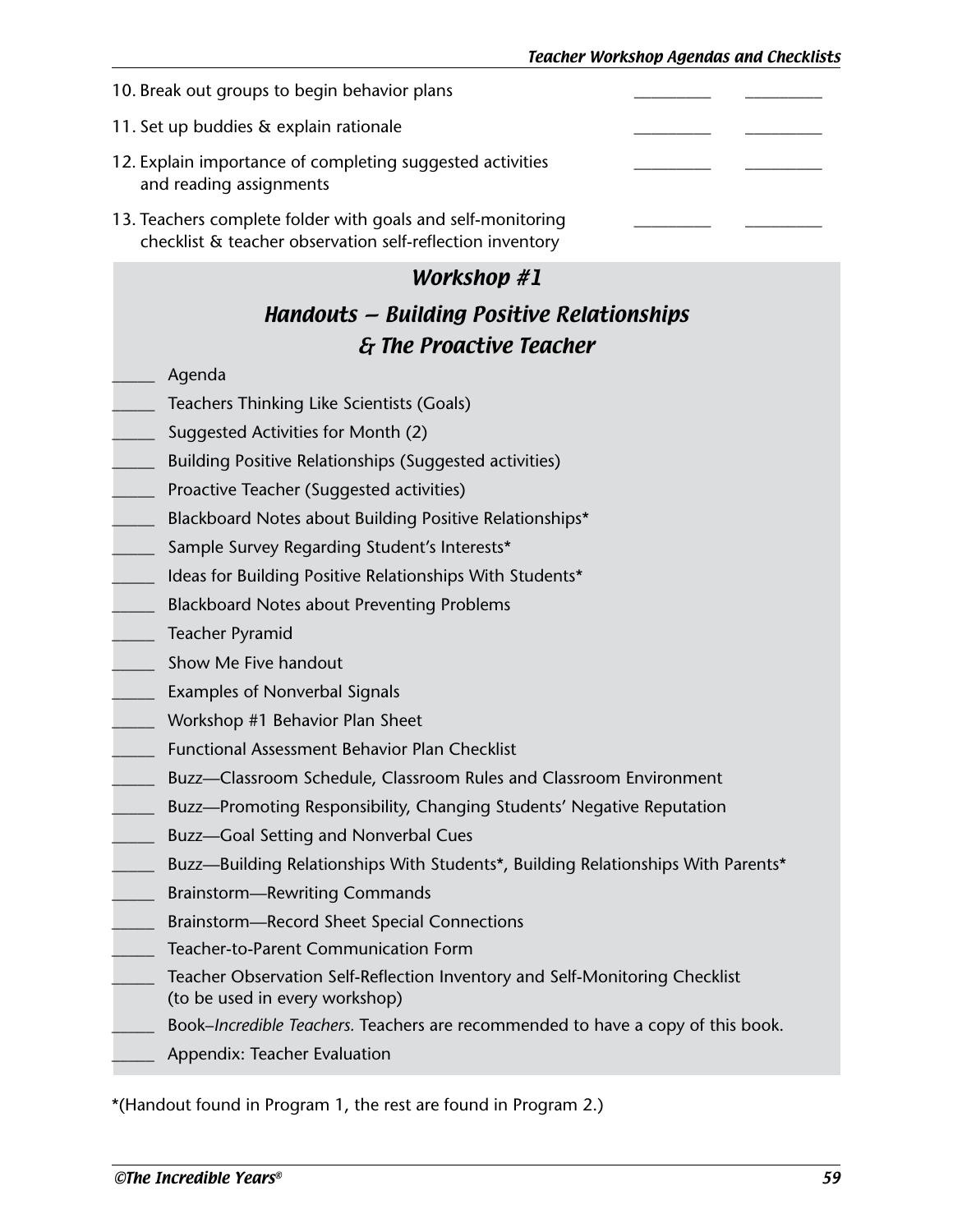## Other Things to Bring:

Teaching Pyramid & teaching tool kit Laminated Rules Cue Cards & "Show Me Five" poster Prizes (e.g., "I can listen" stickers, hand stamps, bubbles, hand lotion, etc.,) DVDs Pocket Schedule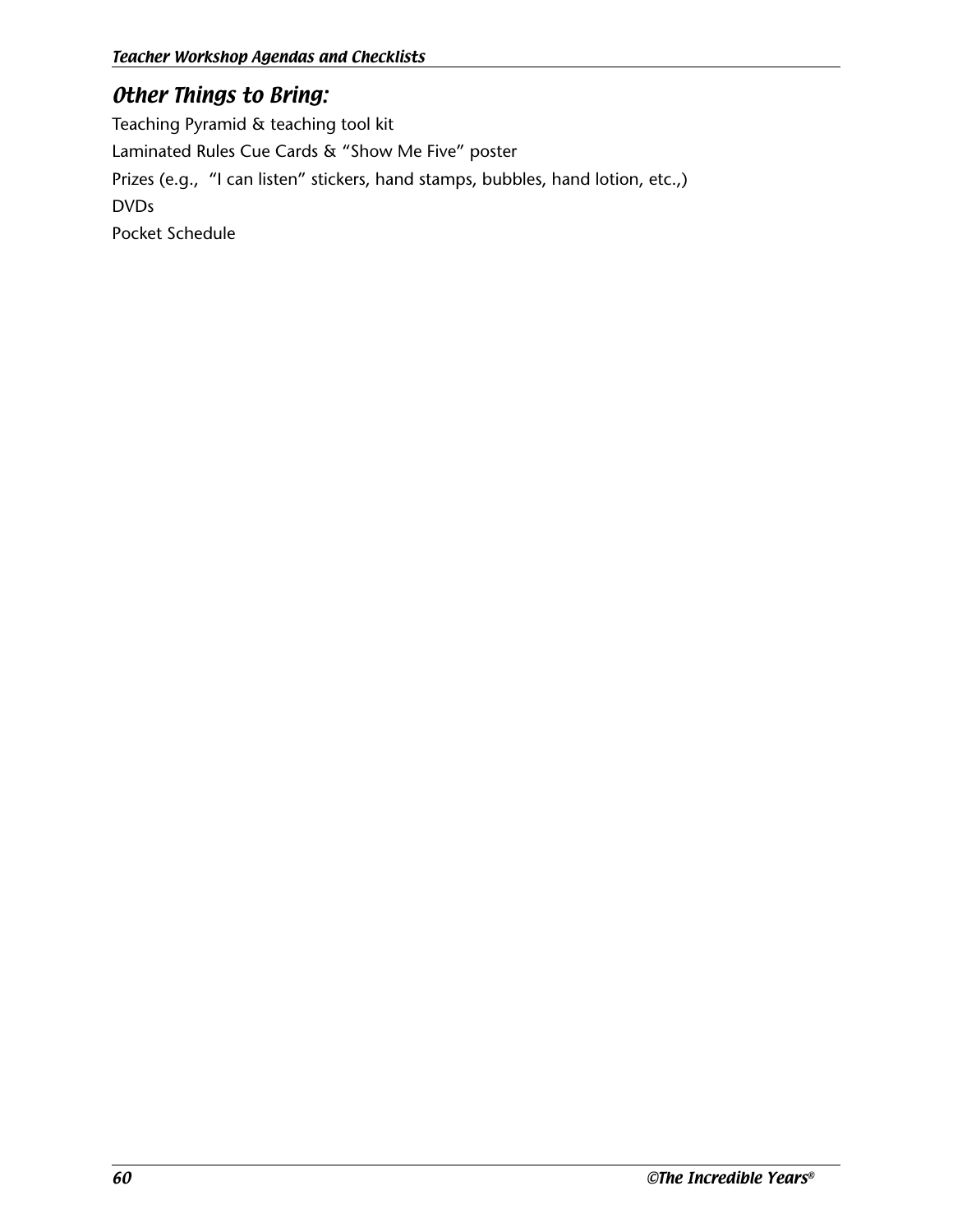# Workshop #2 (DVD 3)

## Teacher Attention, Academic, Social, Persistence and Emotion Coaching, Encouragement & Praise

9:00 AM-12:00 PM

- **I. Topic of Morning: Teacher Attention, Academic, Social, Persistence and Emotion Coaching, Encouragement & Praise** 
	- A. Discuss experiences with suggested activities from prior workshop (proactive strategies and behavior plan).
	- B. Ask about buddy calls.
	- C. Complete Proactive Teacher Program if not completed Workshop #1.

### **Key Concepts:**

- Value of praise and encouragement being used by teachers to increase children's positive self-talk, to help them learn to self-evaluate and to promote prosocial behaviors
- Help teachers understand the perspective of children who have conduct problems & ADHD (negative self-talk, difficulty receiving praise, need for scaffolding, inability to self-evaluate, difficulty reading social cues, mistrust of adults, etc.,)
- Help teachers to understand the importance of using academic, persistence, social and emotion coaching with students
- Model ways to promote positive self-praise
- Setting up regular compliment circle times
- D. Brainstorm advantages of using praise. Then brainstorm barriers to being able to praise students.
- E. Begin Teacher Program 1: Vignettes 1-56 and Supplemental Vignettes S-10 to S-13.
- F. Identify target behavior for labeled praise and value of academic coaching (Vignettes 1–11).
- G. Whole Group Role Play: Ask 2–3 teachers to be students and one to be a teacher. While the "children" play, ask teachers to demonstrate academic coaching. Audience can also offer coaching comments. Follow by small group role play of academic coaching.
- H. Social coaching and encouragement (Vignettes 12–24, S-10 and S-11).
- I. Role play social coaching in large group and then small groups.
- J. Promoting self-esteem and persistence coaching (Vignette 25–37).
- K. Role Play/Practice persistence coaching (after Vignette 28).
- L. General praise (Vignettes 38–41).
- M. Role Play/Pracitce: praising parent or another teacher (after Vignette 41).
- N. Children learn self-praise and how to compliment peers (Vignettes 42–49).
- O. Emotion coaching "Buzzes" as recommended in manual.

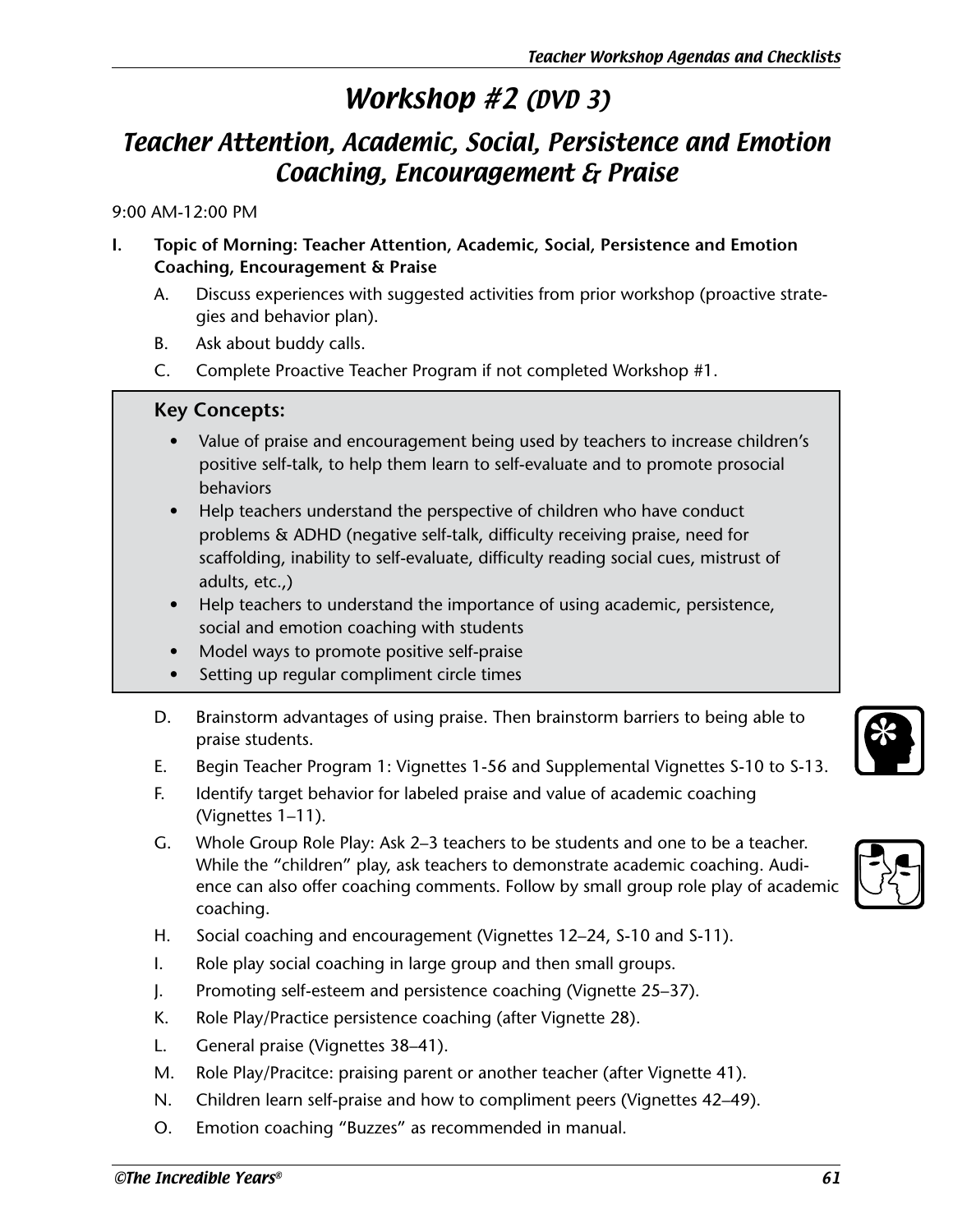#### **Lunch**

1:00-4:00 PM

- **II. Topic of Afternoon: Teacher Attention, Academic, Social, Persistence and Emotion Coaching, Encouragement & Praise, cont'd.**
	- A. Continue DVD 3 Vignettes.
	- B. Small Group Break Out: Continue behavior plan and decide which behaviors will be praised and how these praise statements will be given.
	- C. (Optional–this is covered in Workshop #6 and may be saved until that session.) For preschool and kindergarten teachers, show DVD 1: Part 2, Supplementals S-41 (Coaching Social Skills); S-42 (Social & Emotion Coaching Puzzle); S-43 (Coaching Kaylee).
- **III. Complete Teacher Observation Self-Reflection Inventory & Set Personal Goals**
- **IV. Review Classroom Suggested Practice Activities & Self-Monitoring Sheet V. Evaluation**

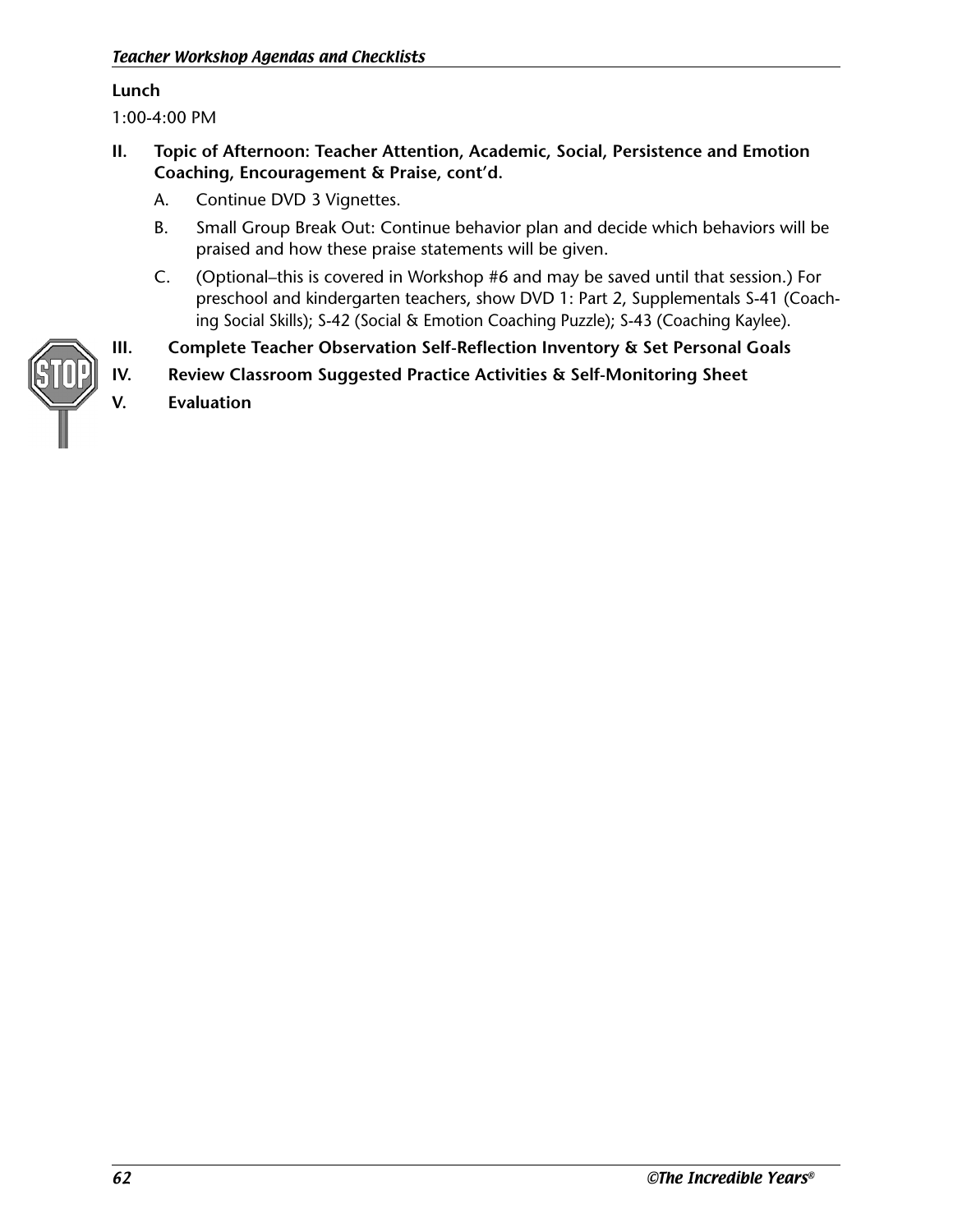## Teacher Checklist: DVD 3

## Teacher Attention, Encouragement, Academic, Social, Persistence and Emotion Coaching & Praise

### Teacher Vignettes 1–56 Supplemental Vignettes: S-10 to S-13

|                | <b>TRAINING SITE:</b>                        |                 |        |         |                 |       |                 |                 | DATE:           |                 |                 |     |  |  |
|----------------|----------------------------------------------|-----------------|--------|---------|-----------------|-------|-----------------|-----------------|-----------------|-----------------|-----------------|-----|--|--|
|                | <b>LEADER NAMES:</b>                         |                 |        |         |                 |       |                 |                 | TIME:           |                 |                 |     |  |  |
|                | VIGNETTES COVERED: (Circle vignettes shown.) |                 |        |         |                 |       |                 |                 |                 |                 |                 |     |  |  |
|                | <b>Teacher DVD 3:</b>                        |                 |        |         |                 |       |                 |                 |                 |                 |                 |     |  |  |
|                | Introduction <sup>†</sup>                    |                 | 1†     | 2†      | 3†              | 4†    | 5†              | 6 <sup>†</sup>  | 7†              | 8†              | 9Ť              | 10  |  |  |
| 11             | 12 <sup>†</sup>                              | 13 <sup>†</sup> | 14     | $15***$ | 16 <sup>†</sup> | $17*$ | 18 <sup>†</sup> | 19 <sup>†</sup> | †20             | 21              | $22^{\dagger}$  | 23  |  |  |
| 24             | $25**$                                       | 26              | 27     | 28†     | $29**$          | 30    | 31 <sup>†</sup> | 32              | $33*$           | 34              | 35 <sup>†</sup> | 36  |  |  |
| $37*$          | 38                                           | 39              | $40**$ | 41      | $42^{\dagger}$  | 43    | $44^{\dagger}$  | $45^{\dagger}$  | 46 <sup>†</sup> | 47 <sup>†</sup> | 48              | 49† |  |  |
| $50^{\dagger}$ | 51                                           | 52 <sup>†</sup> | 53†    | 54      | 55 <sup>†</sup> | 56    |                 |                 |                 |                 |                 |     |  |  |

### **Supplemental Vignettes:**

S-10\*† S-11\*† S-12† S-13†

### **Teacher DVD 1, Part 2:**

 $Coaching \t S41 S42 S43 (ontional/show in workshon #6)$ 

| COQUILIU<br>$5 - 41$ $5 - 42$ $5 - 45$ (Optional/STIOW IIT WORSHOP #0)                                                                                                    |            |           |
|---------------------------------------------------------------------------------------------------------------------------------------------------------------------------|------------|-----------|
| † Recommended core vignettes for ages 3-8 years<br>* These vignettes are recommended for ages 3-4 years<br>** These vignettes are recommended for ages 5-8 years<br>DID I | <b>YES</b> | <b>NO</b> |
| 1. Write the agenda on the board                                                                                                                                          |            |           |
| 2. Go over the prior suggested practice activities<br>(behavior plan, proactive strategies)                                                                               |            |           |
| 3. Explain the rationale for praise programs                                                                                                                              |            |           |
| 4. Introduce compliment circle (S-12, S-13)                                                                                                                               |            |           |
| 5. Role Play/Practice Academic & Persistence coaching<br>(large + small groups)                                                                                           |            |           |
| 6. Role Play/Practice Social & Emotion coaching<br>(large + small groups)                                                                                                 |            |           |
| 7. Buzz-Labeled Praise & Encouraging Statements<br>(use Buzz handout)                                                                                                     |            |           |
| 8. Buzz-Self-Encouragement Bubble for Students<br>(use Buzz handout)                                                                                                      |            |           |
| 9. Role Play/Practice-Proximal Praise & Praising positive<br>social behavior                                                                                              |            |           |
| 10. Buzz-Positive Forecasting Statements                                                                                                                                  |            |           |
| 11. Buzz-"Positive Opposite" exercise                                                                                                                                     |            |           |
| ©The Incredible Years®                                                                                                                                                    |            |           |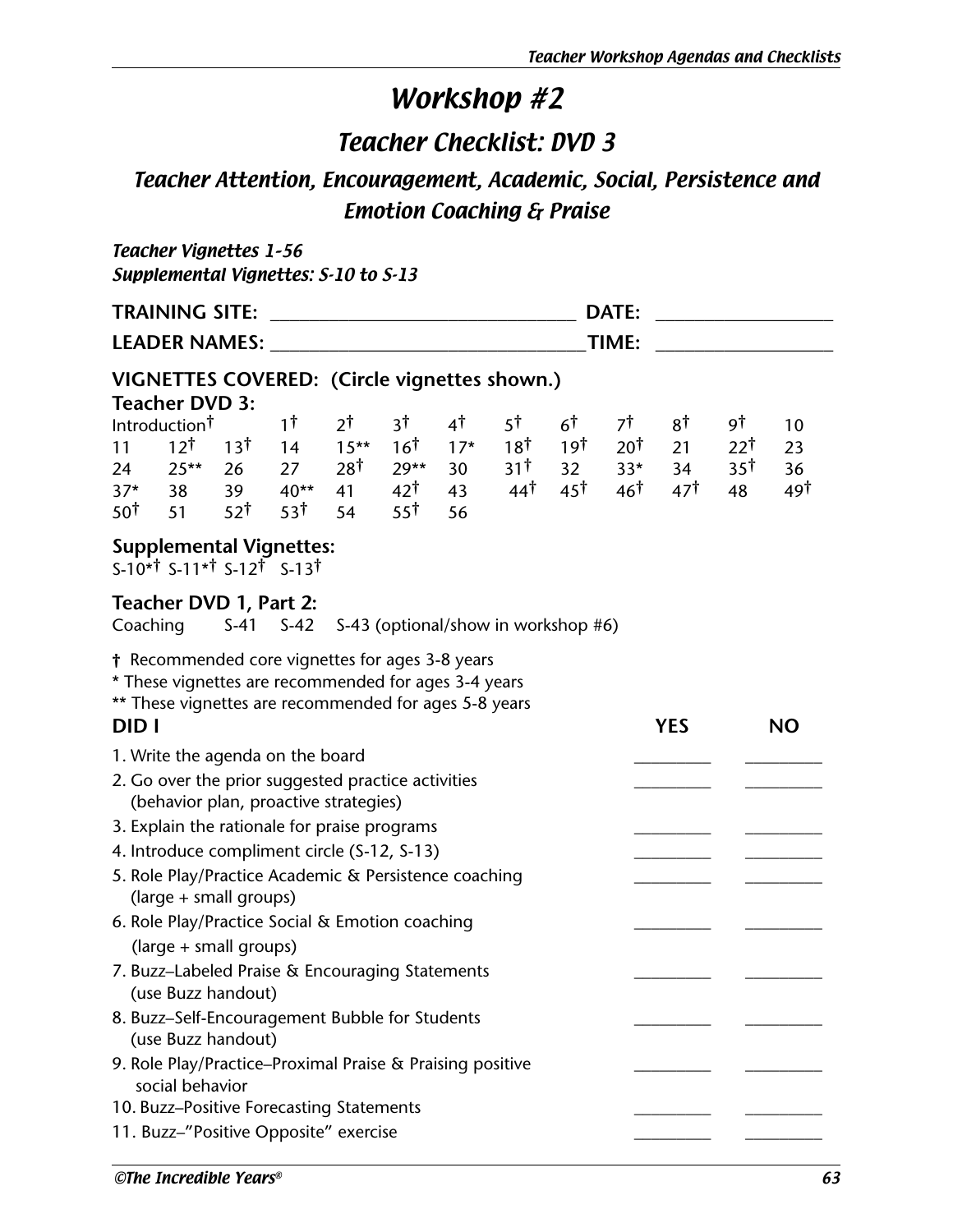| 12. Role Play/Practice ignore combined with praise for<br>positive opposite                                              |  |
|--------------------------------------------------------------------------------------------------------------------------|--|
| 13. Buzz (or Role Play/Practice)-Teaching Children to                                                                    |  |
| <b>Compliment Each Other</b>                                                                                             |  |
| 14. Discuss the importance of phone calls home to tell parents<br>of child's good days and happy grams home to parents   |  |
| 15. Have small groups of teachers continue behavior plans                                                                |  |
| 16. Explain importance of completing suggested activities and<br>reading assignments                                     |  |
| 17. Teachers complete folder with goals and self-monitoring<br>checklist & teacher observation self-reflection inventory |  |

## Handouts—Teacher Attention, Encouragement, Academic, Social, Persistence and Emotion Coaching & Praise Program

- \_\_\_\_\_ Agenda
- Suggested Activities for Month
- \_\_\_\_\_ Workshop #2 Behavior Plan Assignment
- \_\_\_\_\_ Blackboard Notes about Attention, Praise and Encouragement
- \_\_\_\_\_ Examples of Behaviors to Praise & Encourage
- \_\_\_\_\_ Examples of Ways to Praise and Encourage
- \_\_\_\_\_ Coaching Children in Cooperative Play with Peers
- \_\_\_\_\_ Record Sheet: Praise & Encouragement
- \_\_\_\_\_ Self-encouragement Bubble (2)
- \_\_\_\_\_ Buzz–Teacher Praising Parents
- \_\_\_\_\_ Buzz–Encouraging Words
- \_\_\_\_\_ Buzz–Positive Forecasting
- \_\_\_\_\_ Buzz– Labeled Praise
- \_\_\_\_\_ Buzz–Teacher Self-Praise
- \_\_\_\_\_ Developing an Individual Behavior Plan
- \_\_\_\_\_ Teachers as Academic, Emotion and Social Coaches (3)
- \_\_\_\_\_ Pig Handouts (2)
- \_\_\_\_\_ Teacher-to-Parent Communication Form
- \_\_\_\_\_ Teacher Self-Reflection–Attention, Coaching, Encouragement, and Praise
- \_\_\_\_\_ Evaluations

### Other Things to Bring:

Prizes for Teachers (Small books, incentives, self-care items)

Feeling cue cards in pocket chart (if not doing workshop #6)

"Compliment stickers"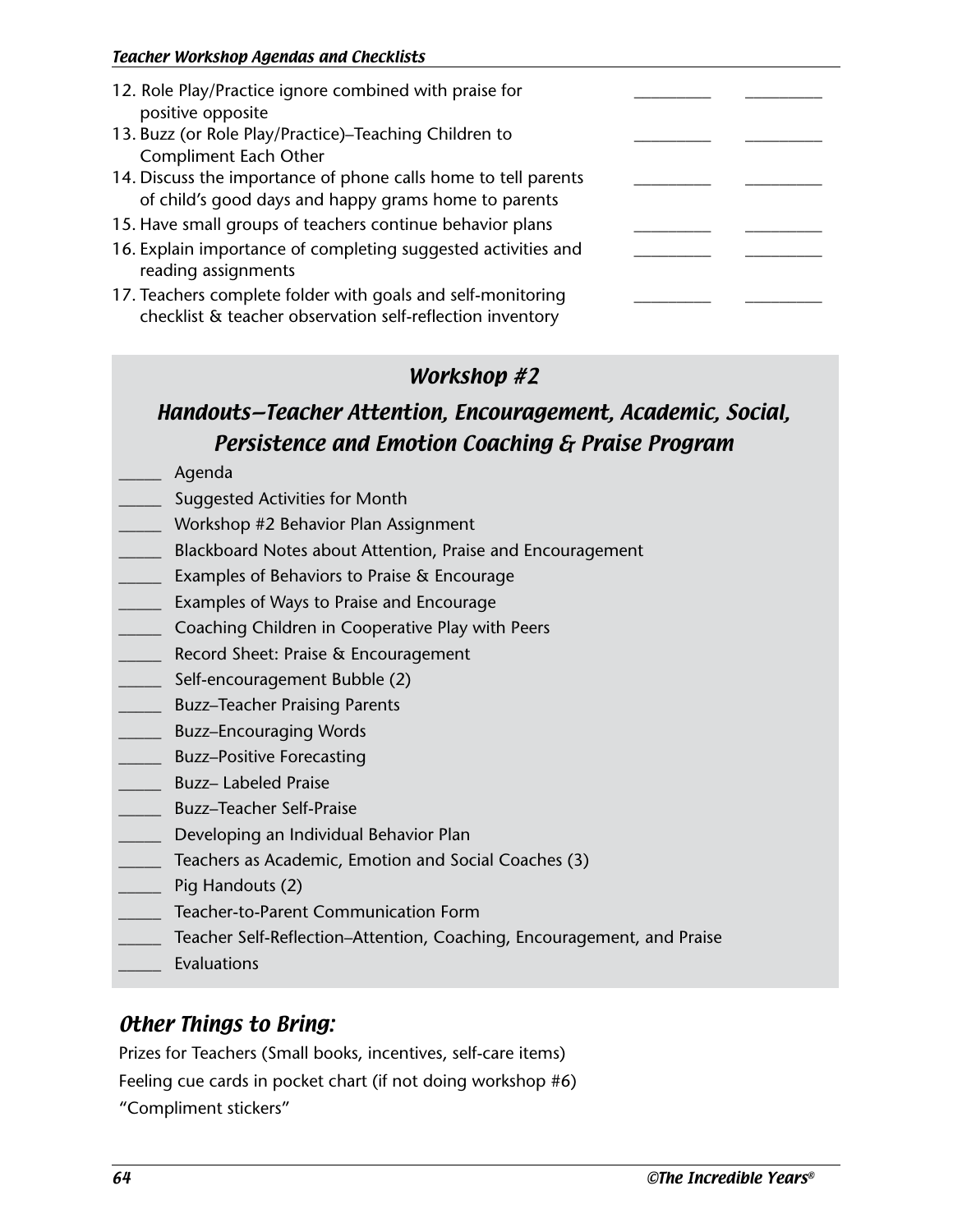# Workshop #3 (DVD 4) Motivating Students Through Incentives

#### 9:00 AM–12:00 PM

- **I. Topic of Morning: Motivating Students Through Incentives** 
	- A. Discuss experiences with suggested activities from prior workshop (coaching & praise).
	- B. Ask teachers to brainstorm or buzz appropriate behaviors for which they might use incentive programs. Talk about how they have used them.
	- C. Brainstorm/Buzz advantages and disadvantages of incentives.
	- D. Discuss why we need to use incentive programs for some students or for particular behavior problems.
	- E. Brainstorm/Buzz low-cost and no-cost incentives.
	- F. Show Teacher DVD 4 Vignettes and do recommended role plays. Practice using transition incentives and spontaneous rewards.

#### **Key Concepts:**

- Hard wax analogy
- Dispel the notion that praise & tangibles are bad for children-explain why such programs are important for behavior-problem children in particular
- Explain pitfalls of negative messages and negative notes to parents
- Importance of positive messages going home to parents
- How to set up incentive programs for some children and not everyone in the classroom
- Discuss different incentive systems (e.g. color card system)
- Brainstorm ideas for incentives for students
- Importance of involving parents in incentive programs
- Discuss teachers reinforcing themselves and other teachers

#### **Lunch**

#### 1:00-4:00 PM

#### **II. Topic of Afternoon: Motivating Students continued**

- A. Complete Teacher DVD 4 and show Supplemental Vignettes S-14 to S-23 for extra focus and role play practice for giving incentives and managing failure to get incentive.
- B. Small Group Activity: Using DVD 4, continue working on a behavior plan for a student who has a behavior difficulty.

Use the Assignment protocol (i.e., identify negative behaviors-where and when they occur, describe alternative desired behaviors, and plan specific reinforcement to use). Also plan how to involve the parent in the positive incentive program.

- C. Buzz–ways to involve parents in reward program and practice explaining incentive system to parent.
- D. Buzz–Reward Yourself. (use Buzz handout)

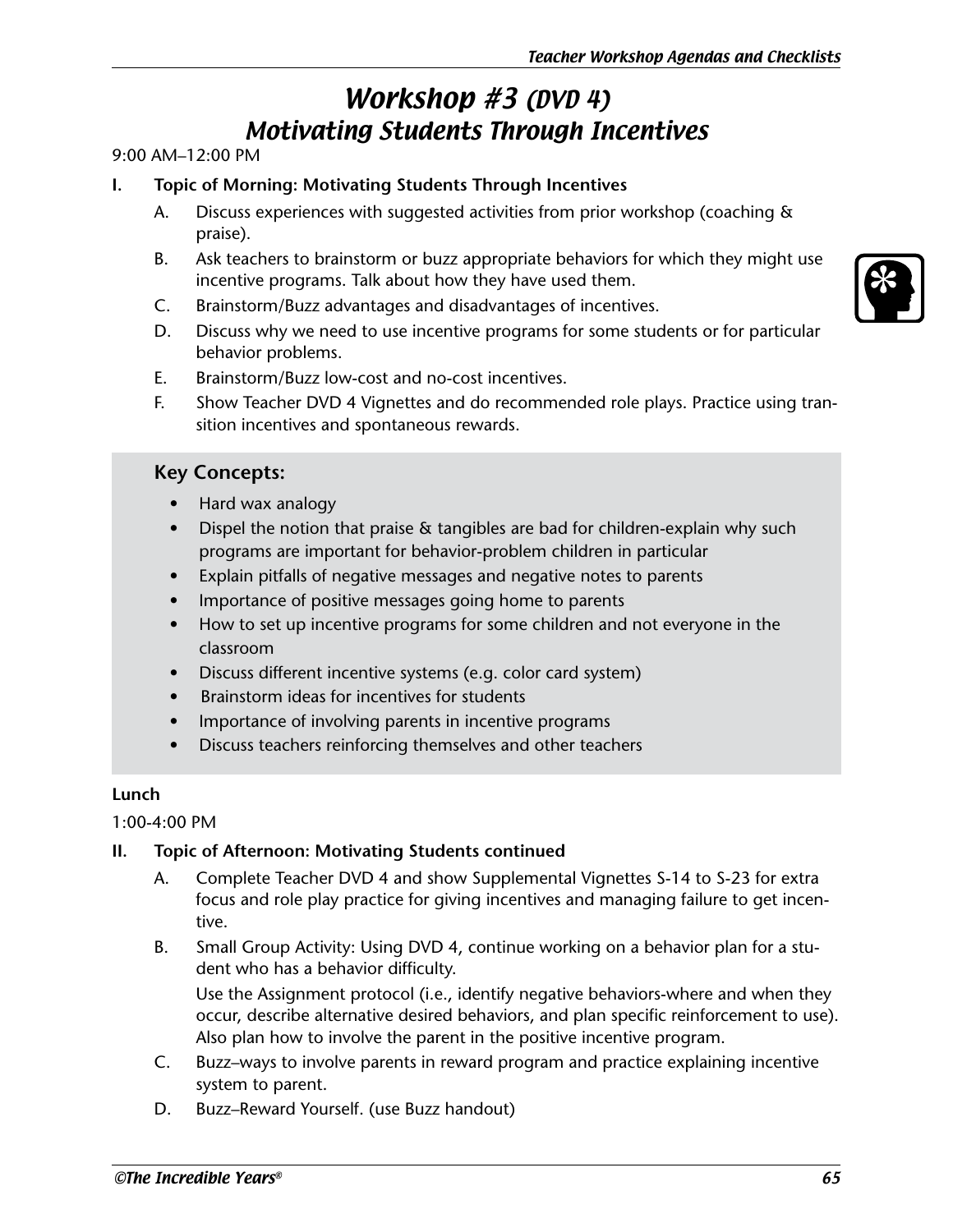- **III. Topic: Dialogic Reading (optional depending on teachers' prior training in this)**
	- A. Demonstrate dialogic reading–introduce dialogic reading as "something teachers do but parents don't know. How can teachers teach parents to do this?" Trainer models two very different styles of "reading". (1) Reads with no interaction with child; (2) Dialogic reading approach.



- B. Practice small groups reading books with no words in groups of three: "child," "parent," and "teacher" roles.
- C. Optional–Show Parent Program 8: Vignettes 7–10, 12 or Interactive Reading program.
- **IV. Complete Teacher Observation Self-Reflection Inventory & Set Personal Goals**
- **V. Review Classroom Suggested Practice Activities & Self-Monitoring Sheet**
- **VI. Evaluation**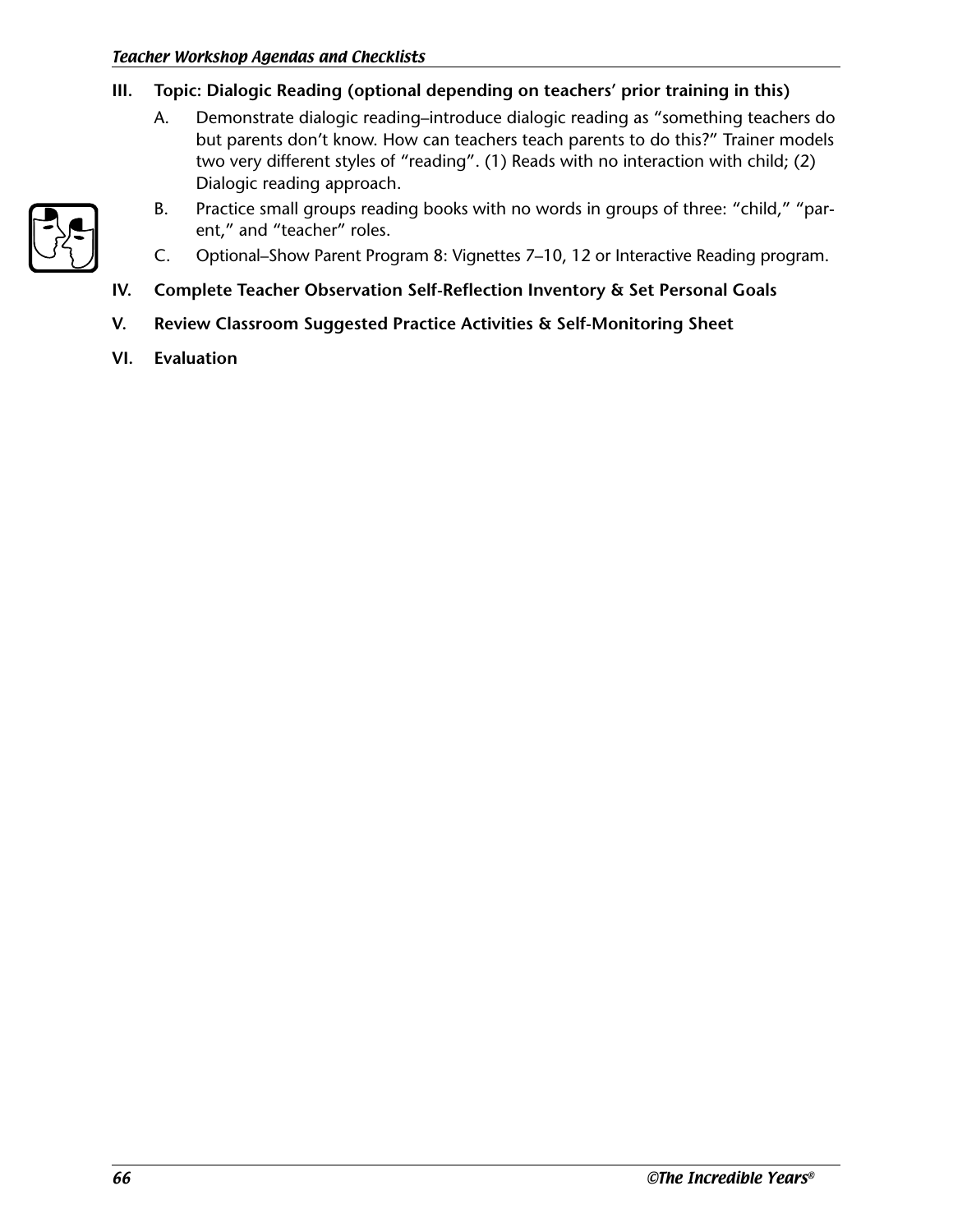Teacher Checklist: DVD 4

Motivating Students Through Incentives

Teacher DVD 4: Vignettes 1–29 Supplemental Vignettes: S-14 to S-23

| <b>TRAINING SITE:</b> | <b>DATE:</b> |  |
|-----------------------|--------------|--|
| <b>LEADER NAMES:</b>  | TIME:        |  |
|                       |              |  |

## **VIGNETTES COVERED: (Circle which vignettes you discussed at this session.)**

|                                  | <b>Teacher DVD 4:</b>                                                                                                    |                           |                           |                      |                       |        |        |                 |            |                |                |                 |
|----------------------------------|--------------------------------------------------------------------------------------------------------------------------|---------------------------|---------------------------|----------------------|-----------------------|--------|--------|-----------------|------------|----------------|----------------|-----------------|
|                                  | Introduction <sup>†</sup>                                                                                                |                           | $1**$                     | $2**$                | $3***$                | $4***$ | 5 †    | 6               | 7†         | 8†             | 9              | 10 <sup>°</sup> |
| $11^{\dagger}$<br>24†            | $12^{\dagger}$<br>$25^{\dagger}$                                                                                         | $13$ t<br>26 <sup>†</sup> | $14***$<br>$27^{\dagger}$ | 15<br>$28^{\dagger}$ | 16<br>29 <sup>†</sup> | 17     | $18*$  | 19 <sup>†</sup> | $20*$      | $21^{\dagger}$ | $22^{\dagger}$ | 23†             |
|                                  | <b>Supplemental Vignettes:</b>                                                                                           |                           |                           |                      |                       |        |        |                 |            |                |                |                 |
|                                  | $S-14* S-15$ $S-16$ $S-17** S-18$                                                                                        |                           |                           |                      | $S-19$                | $S-20$ | $S-21$ | $S-22$          | $S-23$     |                |                |                 |
|                                  | <b>Optional Parent Program 8:</b><br>8                                                                                   | 9                         | 10                        | 12                   |                       |        |        |                 |            |                |                |                 |
|                                  | <b>Optional Interactive Reading Program for Parents</b>                                                                  |                           |                           |                      |                       |        |        |                 |            |                |                |                 |
|                                  | † Recommended core vignettes for ages 3-8 years                                                                          |                           |                           |                      |                       |        |        |                 |            |                |                |                 |
|                                  | * These vignettes are recommended for ages 3-4 years                                                                     |                           |                           |                      |                       |        |        |                 |            |                |                |                 |
|                                  | ** These vignettes are recommended for ages 5-8 years                                                                    |                           |                           |                      |                       |        |        |                 |            |                |                |                 |
| DID I                            |                                                                                                                          |                           |                           |                      |                       |        |        |                 | <b>YES</b> |                | <b>NO</b>      |                 |
| 1. Write the agenda on the board |                                                                                                                          |                           |                           |                      |                       |        |        |                 |            |                |                |                 |
|                                  | 2. Go over the prior suggested activities                                                                                |                           |                           |                      |                       |        |        |                 |            |                |                |                 |
|                                  | (praise and coaching programs)                                                                                           |                           |                           |                      |                       |        |        |                 |            |                |                |                 |
| 4.                               | 3. Buzz-possible advantages of incentive approaches<br>Brainstorm/Buzz low-cost and no-cost incentives                   |                           |                           |                      |                       |        |        |                 |            |                |                |                 |
| 5.                               |                                                                                                                          |                           |                           |                      |                       |        |        |                 |            |                |                |                 |
|                                  | Role Play/Practice using incentives for transitions,<br>spontaneous rewards, and managing a student's                    |                           |                           |                      |                       |        |        |                 |            |                |                |                 |
|                                  | failure to earn a reward                                                                                                 |                           |                           |                      |                       |        |        |                 |            |                |                |                 |
|                                  | 6. Buzz-how to get parents involved in incentive programs                                                                |                           |                           |                      |                       |        |        |                 |            |                |                |                 |
|                                  | 7. Role Play/Practice - explaining incentive system to parents                                                           |                           |                           |                      |                       |        |        |                 |            |                |                |                 |
| 8.                               | Have small groups of teachers continue to refine                                                                         |                           |                           |                      |                       |        |        |                 |            |                |                |                 |
|                                  | their behavior plans based on incentive programs                                                                         |                           |                           |                      |                       |        |        |                 |            |                |                |                 |
|                                  | 9. Explain, model and practice "dialogic reading" (optional)                                                             |                           |                           |                      |                       |        |        |                 |            |                |                |                 |
|                                  | 10. Buzz-self-care and self reward (use Buzz-Reward Yourself<br>handout)                                                 |                           |                           |                      |                       |        |        |                 |            |                |                |                 |
|                                  | 11. Explain importance of completing suggested activities and<br>reading assignments                                     |                           |                           |                      |                       |        |        |                 |            |                |                |                 |
|                                  | 12. Teachers complete folder with goals and self-monitoring<br>checklist & teacher observation self-reflection inventory |                           |                           |                      |                       |        |        |                 |            |                |                |                 |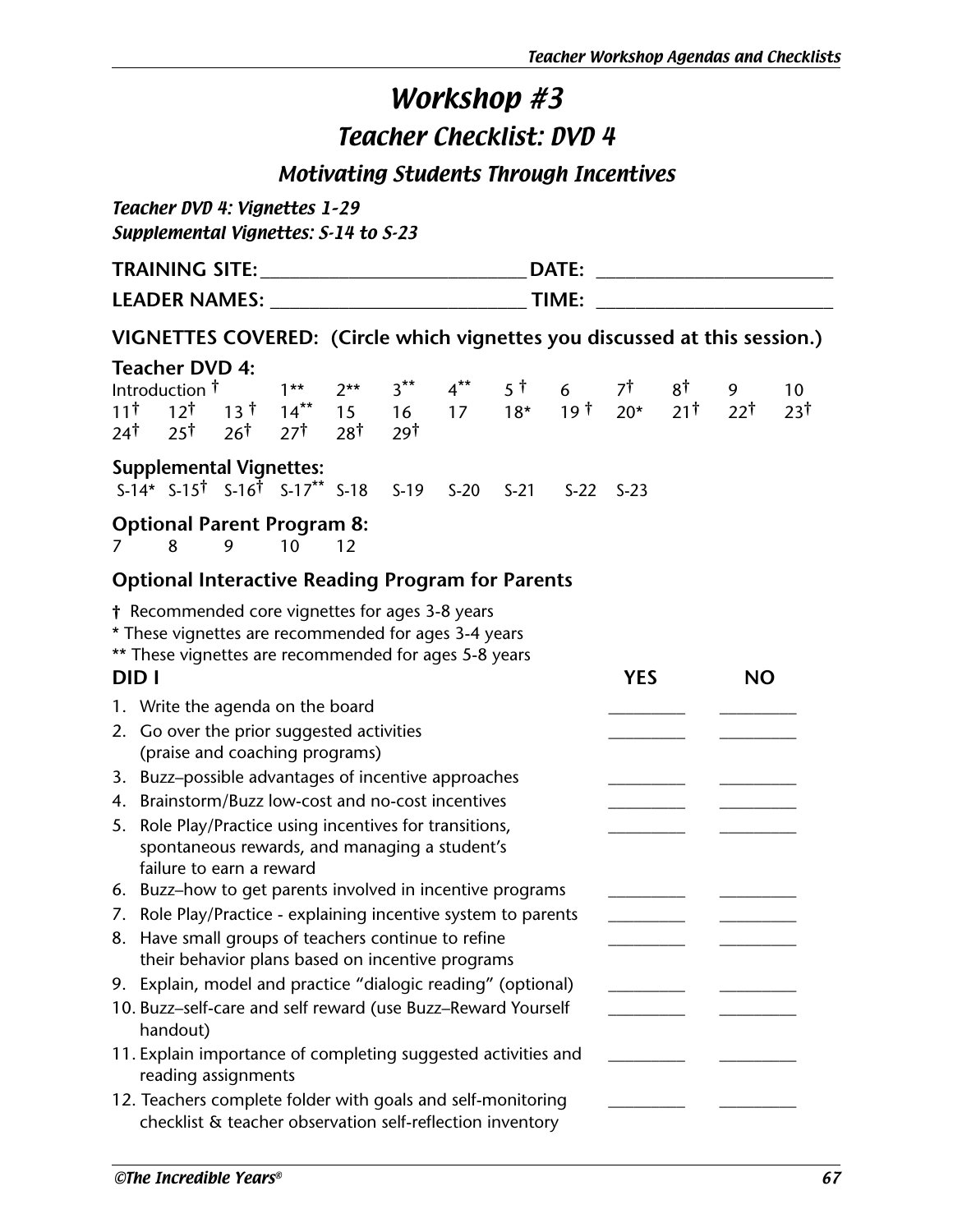## Workshop #3 Handouts—Incentives

- \_\_\_\_ Agenda
- Suggested Activities for Month (Workshop 3)
- Workshop #3 Behavior Plan Assignment
- Blackboard Notes about Motivating Students
- Making Learning Tangible
- \_\_\_\_ Examples of Classroom Rewards
- Examples of Individual Positive Recognition
- Sample Interest Survey (Handout in Program 5, 1st Workshop)
- Blackboard Notes About Reading With CARE
- \_\_\_\_ Buzz–Reward Yourself
- \_\_\_\_ Buzz–Classroom Incentives
- \_\_\_\_ Sample Student of the Month
- Daily Report Cards (Parents & Teachers as Partners)
- \_\_\_\_ Happy Grams for Xeroxing (16)
- \_\_\_\_ Dina's Daily Behavior Charts
- \_\_\_\_ Wally's Weekly Behavior Charts
- \_\_\_\_ Teacher-to-Parent Communication Form
- Teacher Self-Reflection Inventory, Motivating Children Through Incentives
- **Evaluations**

## Other Things to Bring:

Prizes & Incentives for Teachers Sample Behavior Charts Reward Spinning Wheel "Ask me how I shared" stickers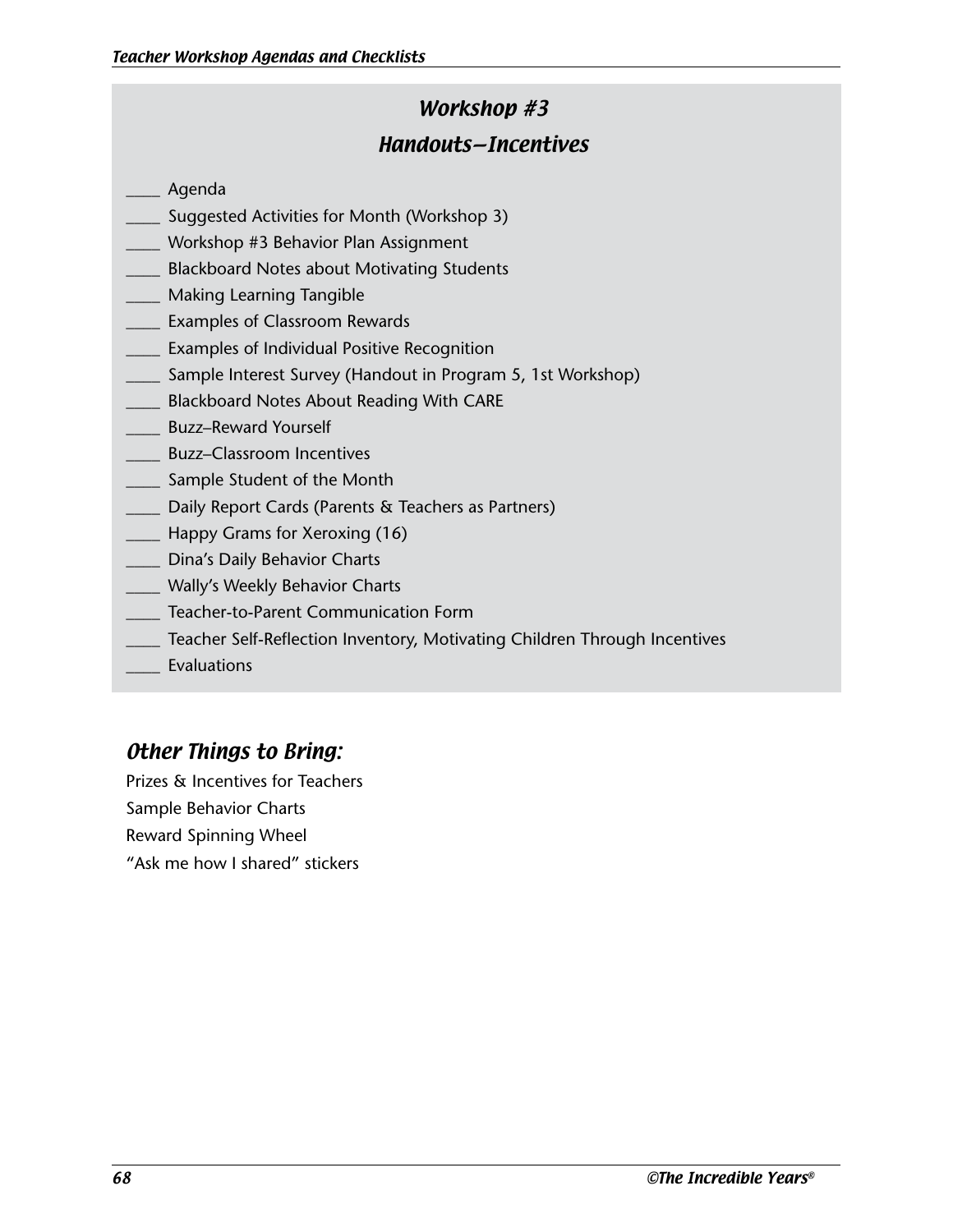# Workshop #4 (DVD 5)

# Decreasing Inappropriate Behavior— Ignoring and Redirecting

### 9:00 AM–12:00 PM

### **I. Topic of Morning: Decreasing Inappropriate Behavior, DVD 5**

- A. Discuss incentives and behavior plans which were implemented and ask for comments about reading assignments. Ask about dialogic reading approach.
- B. Buzz–discipline goals teachers want to accomplish and what they want to avoid.
- C. Buzz–Behaviors to Ignore
- D. Brainstorm-Ignoring Benefits/Barriers
- E. Show Teacher DVD 5: Part 1: Vignettes 1-32 with recommended role plays/practice for disruptive behaviors (Vignettes 3 & S-27)
- F. For preschool and kindergarten teachers, show S-27, S-28
- G. Show Supplemental Vignettes S-24 to S-29 for more focus on ignoring.

### **Key Concepts:**

- Discipline hierarchies
- How to give effective instructions, and use distractions and redirections
- Understanding the importance of starting with the least intrusive approach
- Teaching children how to ignore other children's misbehavior
- Understanding how to ignore effectively

### **Lunch**

1:00-4:00 PM

### **II. Topic of Afternoon: Decreasing Inappropriate Behavior, continued**

- A. Continue showing vignettes.
- B. Role Play/Practice: Teaching students to ignore (see script).
- C. Role Play/Practice: Break into threes or model in front of whole group with two people playing children (misbehaving somewhat) so that the teacher can practice selective ignoring, when-then commands, and redirecting. (Vignettes 17, 19 & 23)
- D. Role Play/Practice: Teaching children how to ignore (see script).
- E. Buzz–strategies teachers use to stay calm.
- F. Role Play/Practice: Selective Ignoring.
- G. Buzz–Rewrite Negative Self-Talk (use handout).
- H. Role Play/Practice how to explain to parents behavior to ignore.
- I. Explain Transition Plan & show sample.
- J. Small Group Activity: Ask small groups of teachers to work on Workshop #4 Behavior Plan to include a discipline strategy for a student with a specific behavior problem.
- **III. Complete Teacher Observation Self-Reflection Inventory & Set Personal Goals**
- **IV. Review Classroom Suggested Practice Activities & Self-Monitoring Sheet**
- **V. Evaluation**



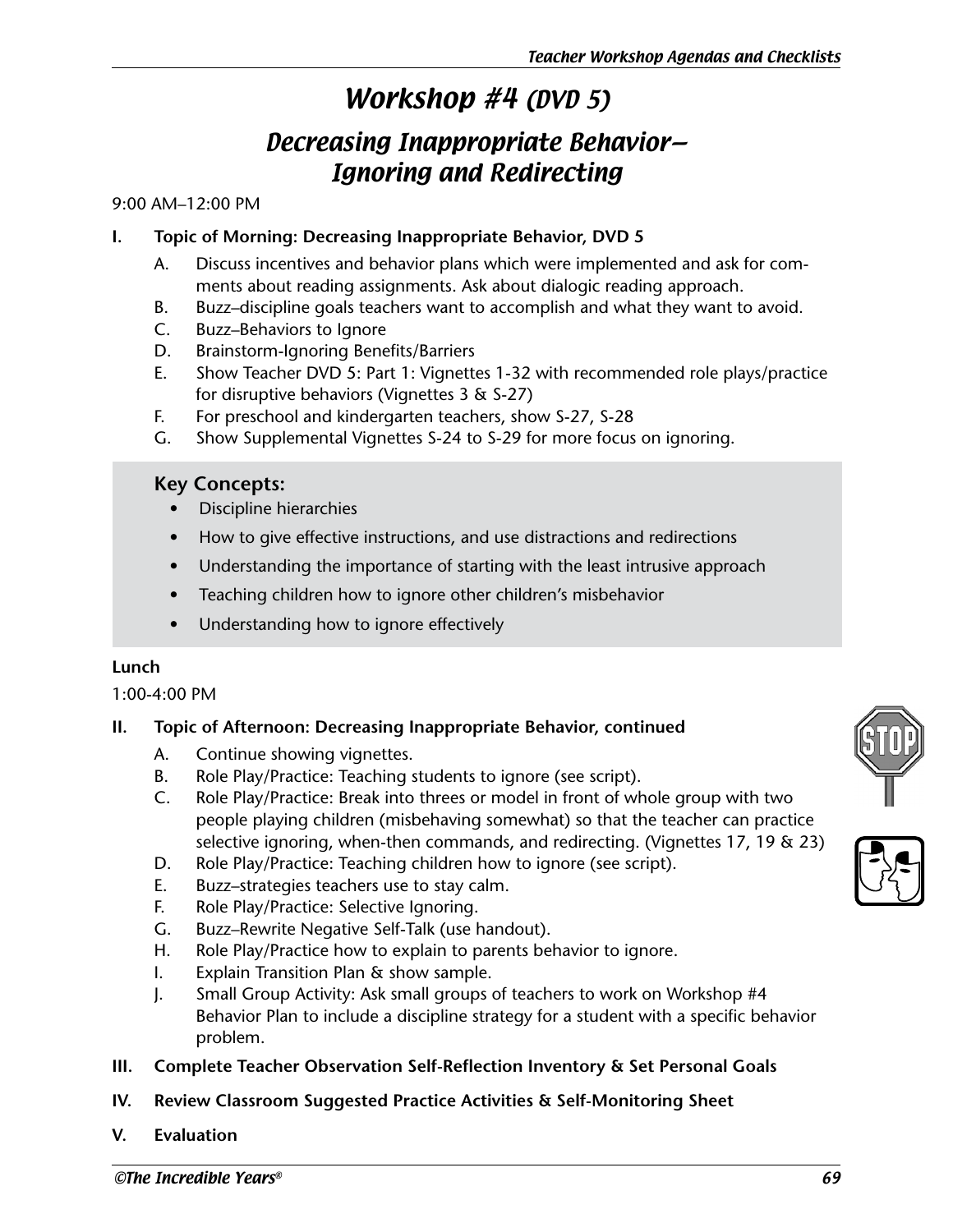## Teacher Checklist: DVD 5 Decreasing Inappropriate Behavior—Ignoring and Redirecting

Teacher DVD 5, Part 1: Vignettes 1–32 Supplemental Vignettes: S-24 to S-29

|                                    | DATE:                                                                                                                                                                                                                                                                                           |                              |                                                      |                                          |                                          |                             |                                         |                             |          |                                               |          |              |
|------------------------------------|-------------------------------------------------------------------------------------------------------------------------------------------------------------------------------------------------------------------------------------------------------------------------------------------------|------------------------------|------------------------------------------------------|------------------------------------------|------------------------------------------|-----------------------------|-----------------------------------------|-----------------------------|----------|-----------------------------------------------|----------|--------------|
|                                    |                                                                                                                                                                                                                                                                                                 |                              |                                                      |                                          |                                          |                             |                                         |                             |          | <u> 1989 - Johann Barbara, martxa alemani</u> |          |              |
|                                    | VIGNETTES COVERED: (Circle which vignettes you discussed at this session.)<br>Teacher DVD 5, Part 1:                                                                                                                                                                                            |                              |                                                      |                                          |                                          |                             |                                         |                             |          |                                               |          |              |
| 11 <sup>†</sup><br>24 <sup>†</sup> | Introduction†<br>12 <sub>1</sub><br>25 <sup>†</sup>                                                                                                                                                                                                                                             | 13 <sup>†</sup><br>26        | 1 <sup>†</sup><br>14 <sup>†</sup><br>27 <sup>†</sup> | 2 <sup>†</sup><br>15 <sup>†</sup><br>28† | 3 <sup>†</sup><br>16 <sup>†</sup><br>29† | 4 <sup>†</sup><br>17<br>30† | 5 <sup>†</sup><br>18<br>31 <sup>†</sup> | 6†<br>19<br>32 <sub>1</sub> | 7†<br>20 | 8<br>21 <sup>†</sup>                          | 9†<br>22 | 10<br>$23**$ |
| $S-24$                             | <b>Supplemental Vignettes:</b>                                                                                                                                                                                                                                                                  | S-25 S-26 S-27*† S-28*† S-29 |                                                      |                                          |                                          |                             |                                         |                             |          |                                               |          |              |
|                                    | † Recommended core vignettes for ages 3-8 years<br>* These vignettes are recommended for ages 3-4 years<br>** These vignettes are recommended for ages 5-8 years                                                                                                                                |                              |                                                      |                                          |                                          |                             |                                         |                             |          |                                               |          |              |
|                                    | <b>DIDI</b><br><b>YES</b><br><b>NO</b><br>1. Write the agenda on the board<br>2. Go over the prior suggested practice activities<br>(incentive strategies which worked)<br>3. Buzz-Goals for Discipline<br>4. Explain the rationale for discipline hierarchies                                  |                              |                                                      |                                          |                                          |                             |                                         |                             |          |                                               |          |              |
| 7.<br>8.                           | 5. Explained least intrusive strategies such as warning,<br>distractions and redirects<br>6. Buzz-Behaviors to Ignore and Positive Opposites<br>Role Play/Practice - Teaching children how to ignore<br>Role Play/Practice-Disruptive behavior/tantrum in circle<br>time and selective ignoring |                              |                                                      |                                          |                                          |                             |                                         |                             |          |                                               |          |              |
|                                    | 9. Buzz-Positive Coping & Calming Thoughts<br>10. Buzz-Rewrite Negative Self-Talk<br>11. Role Play/Practice - How to explain ignoring to parents<br>12. Have small groups of teachers continue to develop<br>behavior plans which include discipline plan                                       |                              |                                                      |                                          |                                          |                             |                                         |                             |          |                                               |          |              |
|                                    | 13. Explain importance of suggested activities and reading<br>assignments<br>14. Teachers complete folder with goals and self-monitoring<br>checklist & teacher observation self-reflection inventory                                                                                           |                              |                                                      |                                          |                                          |                             |                                         |                             |          |                                               |          |              |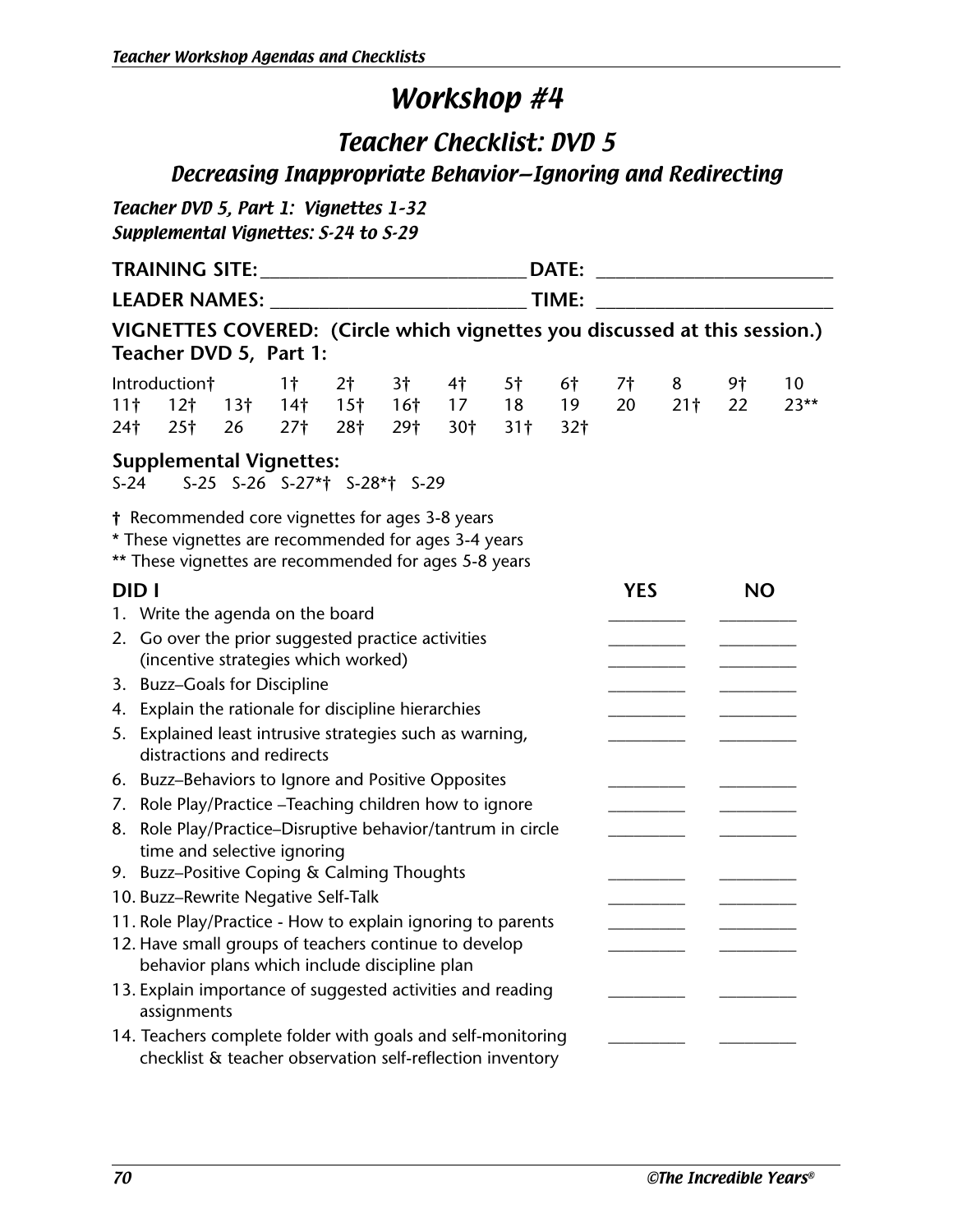### Handouts—Ignoring & Redirecting

- \_\_\_\_\_ Agenda
- Suggested Activities for Month (Workshop 4, Part 1)
- \_\_\_\_\_ Workshop #4 Behavior Plan Assignment (2)
- \_\_\_\_\_ Individual Behavior Plan
- \_\_\_\_\_ Blackboard Notes about Decreasing Inappropriate Behaviors
- \_\_\_\_\_ Sample Discipline Hierarchies (2)
- \_\_\_\_\_ Record Sheet: Commands
- \_\_\_\_\_ Buzz–Goals for Classroom Discipline
- \_\_\_\_\_ Praise "Positive Opposites"
- **EXECUTE:** Buzz–Natural and Logical Consequences
- \_\_\_\_\_ Buzz–Rewriting Negative Thoughts
- \_\_\_\_\_ Buzz–Ways to Stay Calm When Ignoring
- \_\_\_\_\_ Buzz–Behaviors to Ignore
- \_\_\_\_\_ Buzz–Selective Ignoring
- \_\_\_\_\_ Circle time Script–Ignore
- \_\_\_\_\_ Teacher-to-Parent Communication Form
- Teacher Self-Reflection Inventory, Proactive Discipline
- \_\_\_\_\_ Evaluations

### Other Things to Bring:

Calm Down Thermometer "I can control my anger" stickers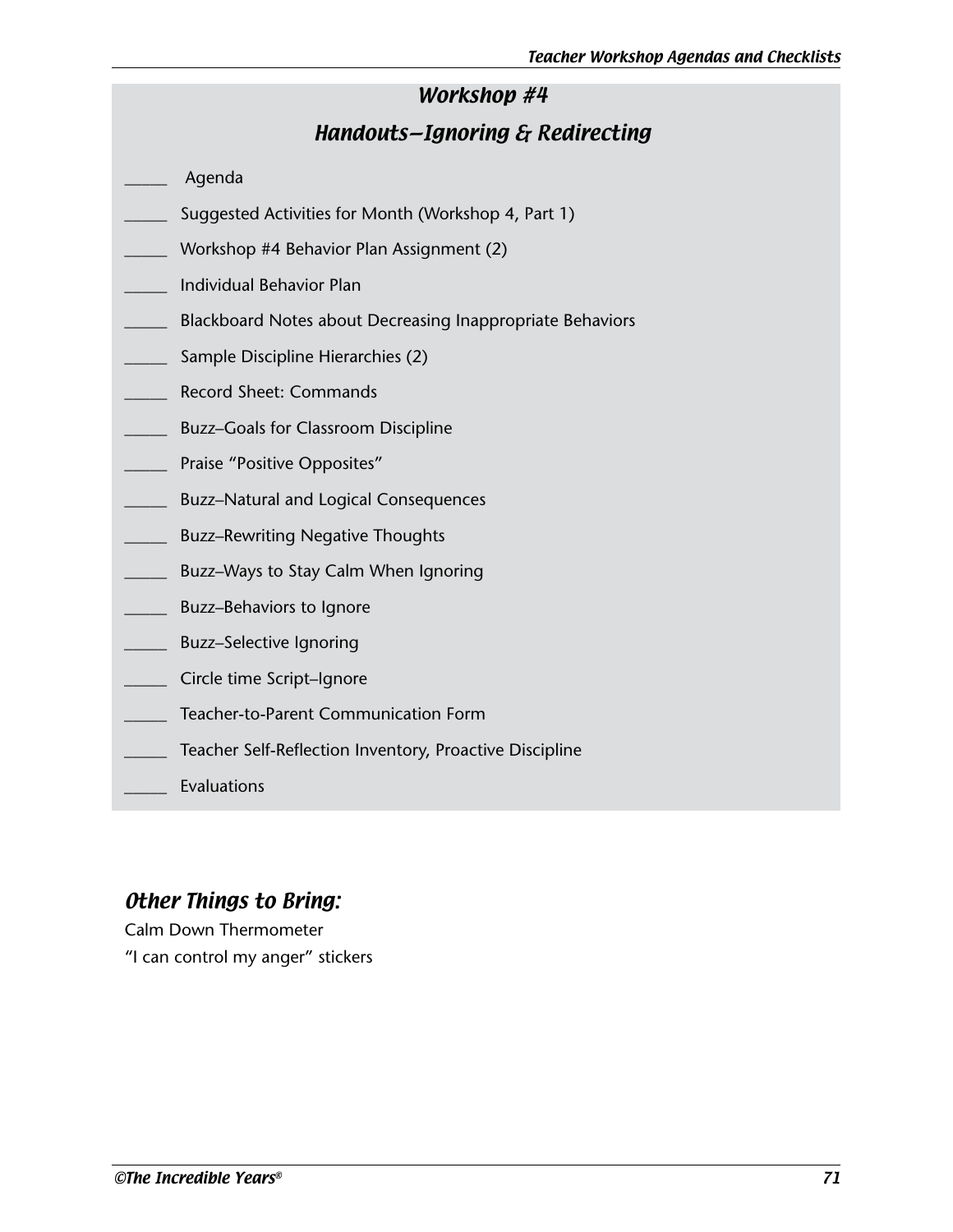# Workshop #5 (DVD 5 & 6)

## Decreasing Inappropriate Behavior Part 1 & 2 —Follow Through With Consequences

#### 9:00 AM–12:00 PM

### **I. Topic of Morning: Decreasing Inappropriate Behavior, DVD 5 Part 1**

- A. Discuss behavior plans which were implemented and ask for comments about reading assignments. Ask about ignoring and redirecting strategies.
- B. Continue showing Teacher DVD 5: Part 1: Vignettes 33–42 (Logical Consequences).
- C. Buzz Other consequences.
- D. Role Play/Practice explaining consequences to children.
- E. Role play and Practice teaching children to calm down with Calm Down Thermometer.
- F. **Teacher DVD 6: Part 2:** Show introduction vignette.

Start by teaching basic time out to calm down steps using scenario 1.

- G. Explain & model how to teach students to take a time out to calm down by showing vignettes S- 31, S-32, S-33.
- H. Role play and Practice explanation and Time Out in small groups (see sample script).

### **Key Concepts:**

- Helping children learn to self-regulate
- How to do Time Out/Calm Down in classroom
- How to explain Time Out to Calm Down to children–role play with puppets
- How to use color card systems (green patrol)
- How to use loss of privileges or work chores
- The importance of the ignoring technique as a strength
- How to use logical and/or natural consequences (not loss of privileges or work chores)

### **Lunch**

1:00-4:00 PM

### **II. Topic of Afternoon: Decreasing Inappropriate Behavior**

A. Show Supplemental Vignettes S-34 to S-40 (consequences, time out and self regulation).



- B. Role Play/Practice: Follow manual suggestions for role playing progressively from simple to more difficult Time Outs, interspersed with vignettes S-34 – S-40.
- C. (Optional) Show vignettes 1–7 and discuss how to improve on the Time Out in these vignettes.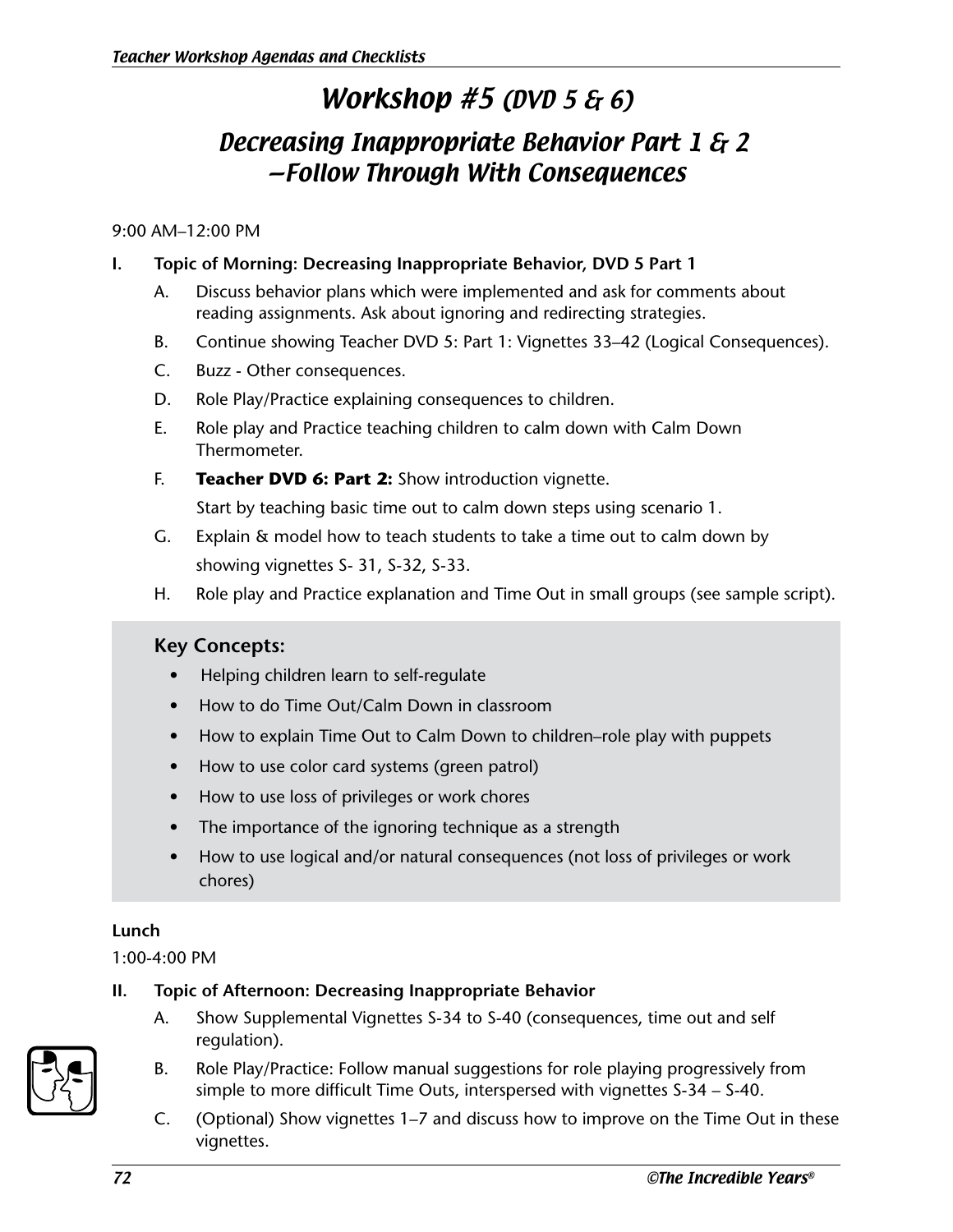- D. Small Group Activity: Ask small groups of teachers to continue to work on Workshop #4 Behavior Plan to refine a discipline strategy for a student who is aggressive and/or noncompliant.
- E. Role Play/Practice how to explain to parents.
- F. Review Problem-Solving Worksheet.
- **III. Complete Teacher Observation Self-Reflection Inventory & Set Personal Goals**
- **IV. Review Classroom Suggested Practice Activities & Self-Monitoring Sheet**
- **V. Evaluation**

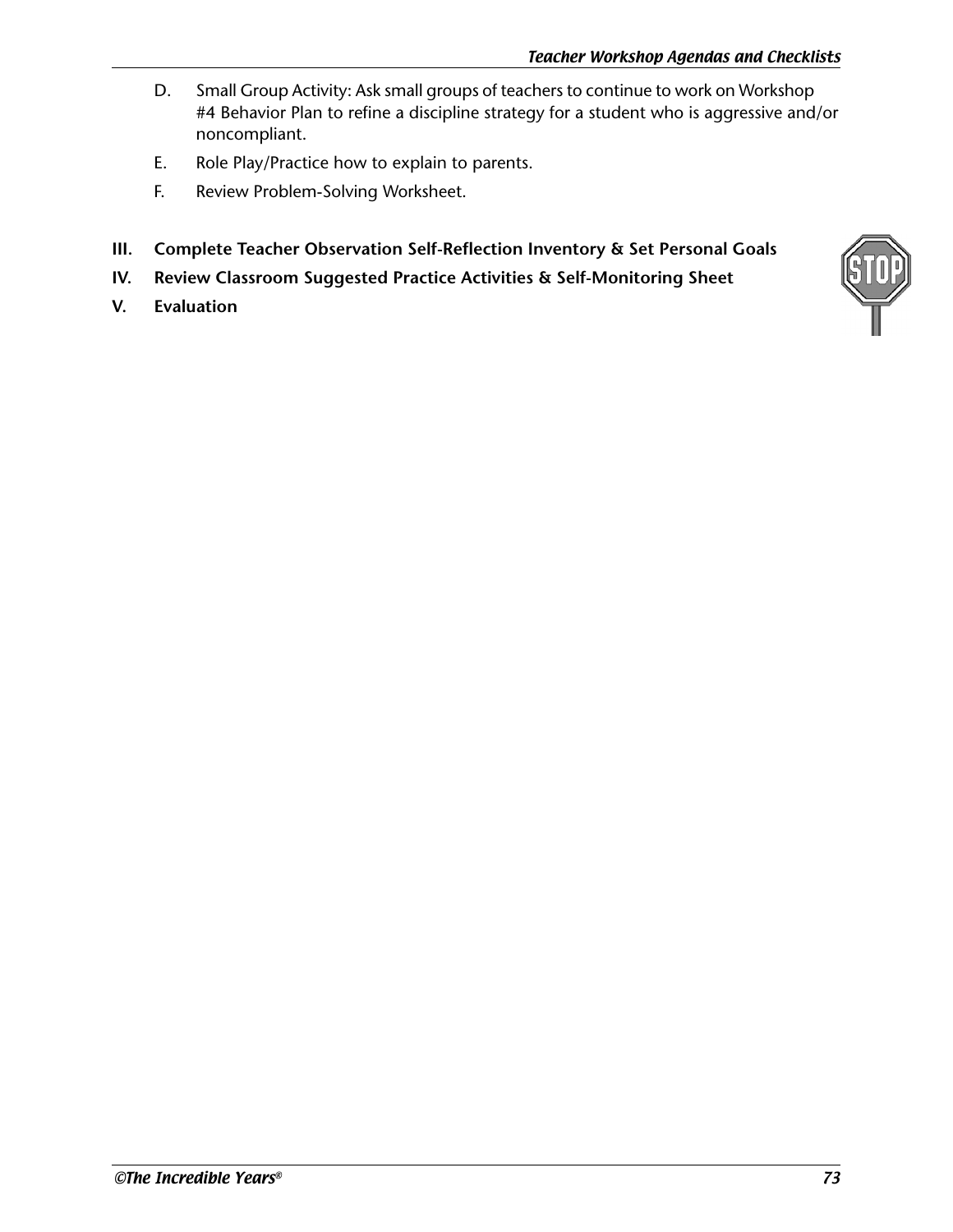## Teacher Checklist: DVD 5 & 6

### Decreasing Inappropriate Behavior—Follow Through With Consequences

Teacher DVD 5, Part 1: Vignettes 32–42 (Decreasing Inappropriate Behavior) Teacher DVD 6, Part 2: Vignettes 1–9 (Follow Through With Consequences) Supplemental Vignettes S-30 to S-40

|         | DATE:                                                                                                                                                                     |                          | <u> 1980 - Johann Barn, mars eta bainar eta </u> |          |
|---------|---------------------------------------------------------------------------------------------------------------------------------------------------------------------------|--------------------------|--------------------------------------------------|----------|
|         |                                                                                                                                                                           |                          |                                                  |          |
|         | VIGNETTES COVERED: (Circle which vignettes you discussed at this session.)                                                                                                |                          |                                                  |          |
|         | Teacher DVD 5, Part 1:<br>Introduction† 33*<br>$34**$<br>35 <sup>†</sup><br>36<br>37†<br>38 <sup>†</sup><br>39†                                                           | 40                       | 41<br>42                                         |          |
|         | Teacher DVD 6, Part 2:<br>Introduction<br>5 <sup>5</sup><br>3†<br>$\overline{4}$<br>6<br>$\overline{7}$<br>$\overline{\phantom{0}}$<br>2                                  | 8 <sup>†</sup>           | $9**$                                            |          |
| $S-38+$ | <b>Supplemental Vignettes (DVD 6):</b><br>S-31† S-32† S-33† S-34† S-35† S-36†<br>$S - 301$<br>$S-40†$<br>$S-39$                                                           |                          |                                                  | $S - 37$ |
|         | † Recommended core vignettes for ages 3-8 years<br>* These vignettes are recommended for ages 3-4 years<br>** These vignettes are recommended for ages 5-8 years<br>DID I | <b>YES</b>               | <b>NO</b>                                        |          |
|         | 1. Write the agenda on the board                                                                                                                                          |                          |                                                  |          |
|         | 2. Go over the prior suggested practice activities<br>(ignoring and redirects)                                                                                            |                          |                                                  |          |
|         | 3. Teach basic Time Out to Calm Down steps to teachers                                                                                                                    |                          |                                                  |          |
|         | 4. Role Play/Practice: Teaching Time Out to Calm Down                                                                                                                     |                          |                                                  |          |
|         | 5. Role Play/Practice Doing Calm Down Time and variations by<br>age group and degree of difficulty. Identify key principles                                               | $\overline{\phantom{a}}$ |                                                  |          |
|         | 6. Buzz-Teachers share behaviors that result in Calm Down<br>Time and where it is located in classroom                                                                    |                          |                                                  |          |
|         | 7. Buzz- Positive Coping and Calming Self-Statements<br>(use handout)                                                                                                     |                          |                                                  |          |
|         | 8. Role Play/Practice: how to use the anger thermometer                                                                                                                   |                          |                                                  |          |
|         | 9. Buzz-Effective use of a color card system                                                                                                                              |                          |                                                  |          |
|         | 10. Buzz-Natural or Logical Consequences                                                                                                                                  |                          |                                                  |          |
|         | 11. Role Play/Practice-Explaining logical consequences buzzed                                                                                                             |                          |                                                  |          |
|         | 12. Have small groups of teachers continue to develop<br>behavior plans which include discipline plan.                                                                    |                          |                                                  |          |
|         | 13. Role Play Practice–How to explain behavior plan to parents                                                                                                            |                          |                                                  |          |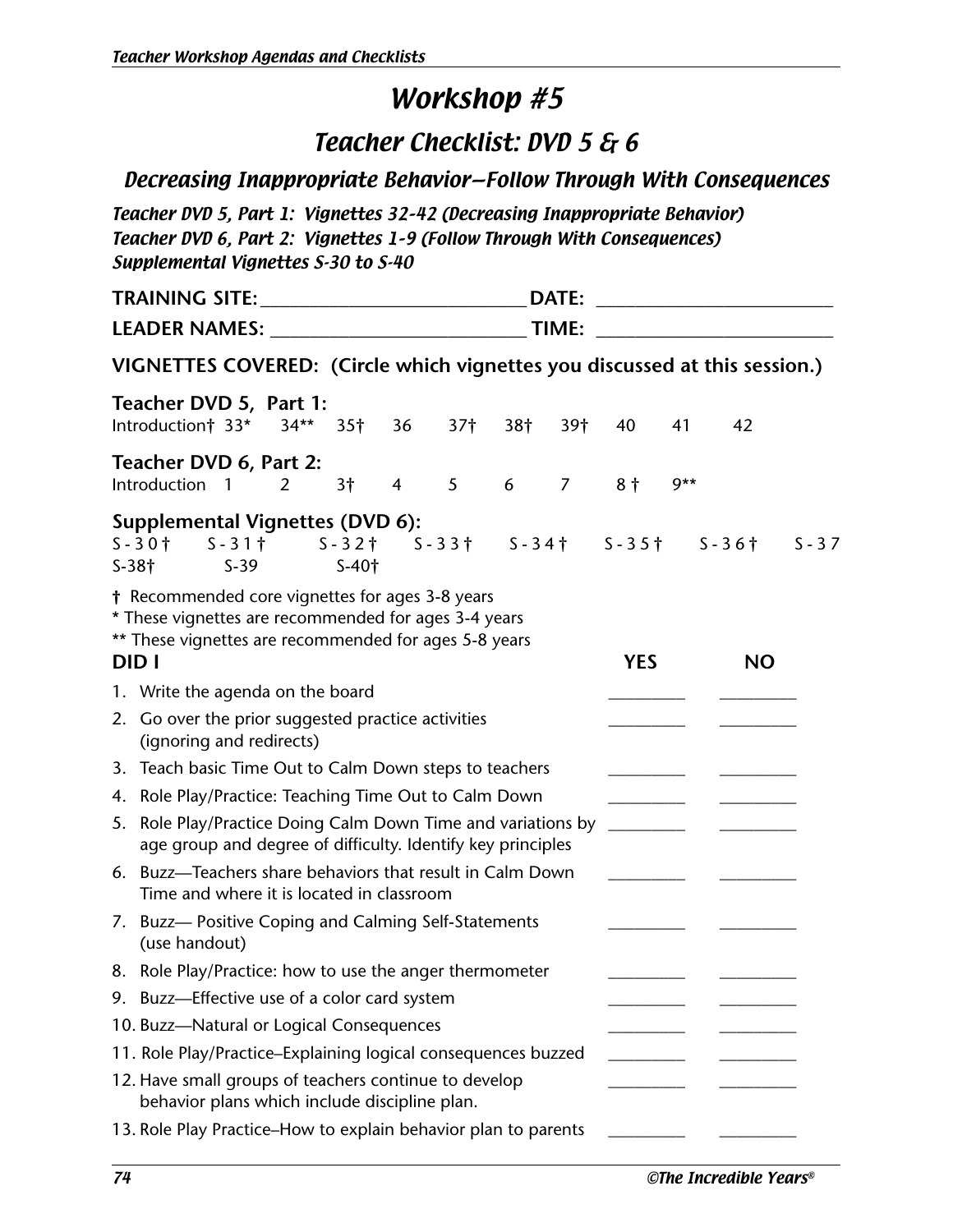| 14. Buzz-Teachers Working Like Scientists worksheets, complete<br>in small groups                                        |  |
|--------------------------------------------------------------------------------------------------------------------------|--|
| 15. Discuss Discipline Hierarchies worksheet                                                                             |  |
| 16. Review Managing Children's Challenging Behavior<br>worksheet                                                         |  |
| 17. Review Progress Made Toward Initial Goals                                                                            |  |
| 18. Explain suggested activities and reading assignments                                                                 |  |
| 19. Teachers complete folder with goals and self-monitoring<br>checklist & teacher observation self-reflection inventory |  |

## Workshop #5 Handouts—Follow Through With Consequences

#### \_\_\_\_\_ Agenda

- Suggested Activities for Month (Workshop 5)
- \_\_\_\_\_ Workshop #5 Behavior Plan Assignment
- Using Time Out to Calm Down in the Classroom for Aggressive Behavior— 4–6 and 6–8 years. (2)
- Responding to Child Dysregulation and Teaching Self-Regulation
- Record Sheet: Procedure for Compliance Training
- \_\_\_\_\_ Sample Behavior Plan for Child With ADHD/Conduct Problems & Sample Template
- \_\_\_\_\_ Calm Down Thermometer
- \_\_\_\_\_ Functional Behavior Plan
- Discipline Hierarchy Steps
- \_\_\_\_\_ Teachers Working Like Detectives: See What You've Learned
- \_\_\_\_\_ Problem Solving Worksheet for Managing Challenging Behavior
- \_\_\_\_\_ Buzz–Logical & Natural Consequences
- \_\_\_\_\_ Buzz–Coping & Calming Self-Talk
- \_\_\_\_\_ Buzz–Staying Calm When Using Time Out to Calm Down
- \_\_\_\_\_ Circle Time Script–Calm Down Thermometer and Explaining Using the Calm Down Space
- \_\_\_\_\_ Time Out To Calm Down Is One of Many Tools
- \_\_\_\_\_ Teacher-to-Parent Communication Forms
- Teacher Self-Reflection Inventory
- \_\_\_\_\_ Evaluations

### Other Things to Bring:

Tiny Turtle Puppet

Wally's Solution Kit (optional) & Problem-Solving Cue Cards (optional)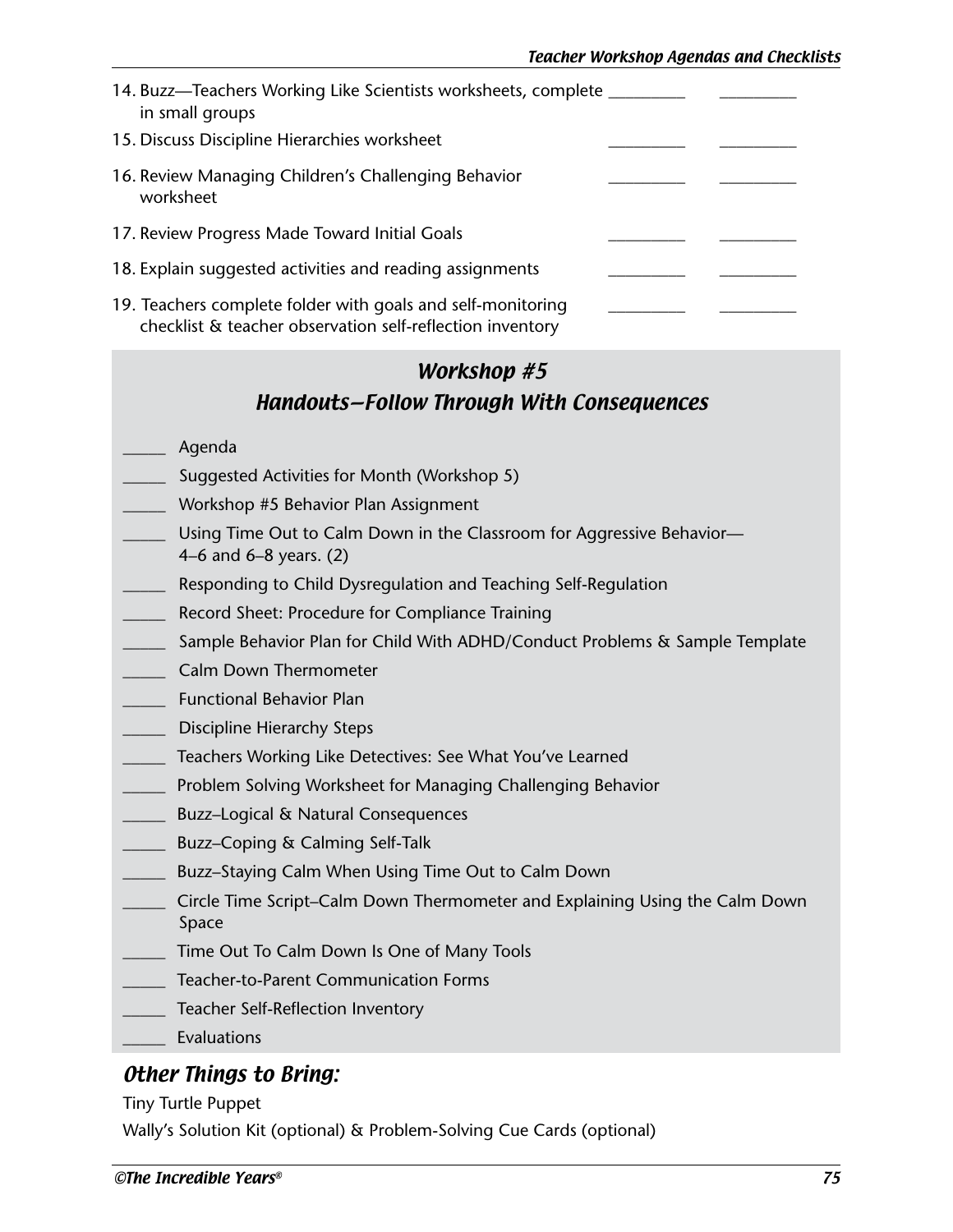# Workshop #6 (DVD 1 & 7) Emotional Regulation, Social Skills and Problem-Solving Training

#### 9:00 AM–12:00 PM

### **I. Topic of Morning: Teaching Children to be Socially Competent, Teacher DVD 1**

- A. Discuss how behavior plans worked over past month; follow-up Discipline Hierarchies–use break out groups for this discussion.
- B. Show Teacher DVD 1, Part 1: Vignettes 12 and 13 and discuss ways to promote positive reputations for children at school. (brainstorm on blackboard)
- C. Teaching students to be responsible. Buzz—Promoting Student Responsibility in the Classroom (use handout).
- D. Show Teacher DVD 1: Part 1: Vignettes 14-30, with accompanying role play (Vignettes S-2, 22)
- E. Coaching social skills and emotional self-regulation. Show Supplemental Vignettes S-41 to S-46. (S-41, S-42, or S-43 may have been shown in Workshop #2, Coaching)

### **Key Concepts:**

- Children need lots of practice to learn social skills
- Teacher can encourage student's responsibility and cooperative behavior in classroom by giving them classroom jobs, by encouraging them to help each other and by giving them choices
- Social coaching helps children master the components of social competence
- Emotion coaching (happy, sad, angry, frustrated, excited, worried) helps children gain control over their emotions and learn emotional literacy
- Persistence coaching helps children learn self-regulation and stay focused longer on a difficult task
- Negative reputations undermine children's social development

### **Lunch** 1:00-4:00 PM

### **II. Topic of Afternoon: Teacher DVD 7**

- A. Coaching problem-solving. Show Teacher DVD 7, Part 2: Vignettes 7-18.
- B. Show Supplemental Vignettes S-47 to S-55 (Problem-Solving Strategies).
- C. Role Play/Practice social, emotion & persistence coaching.
- D. Model using Wally Problem-Solving books (after Vignette S-48).
- E. Role Play/Practice–in small groups, practice using Wally books and puppets to teach problem solving (see circle time script).
- F. Buzz–problem solving scenarios for circle time & practice in small groups (after Vignette 16).
- G. Small Group Activity: Continue with the development of the behavior plan for a student with some behavior difficulties, identifying specific social skills which will be taught and how this will be accomplished.
- H. Ask groups to share their plans with each other.



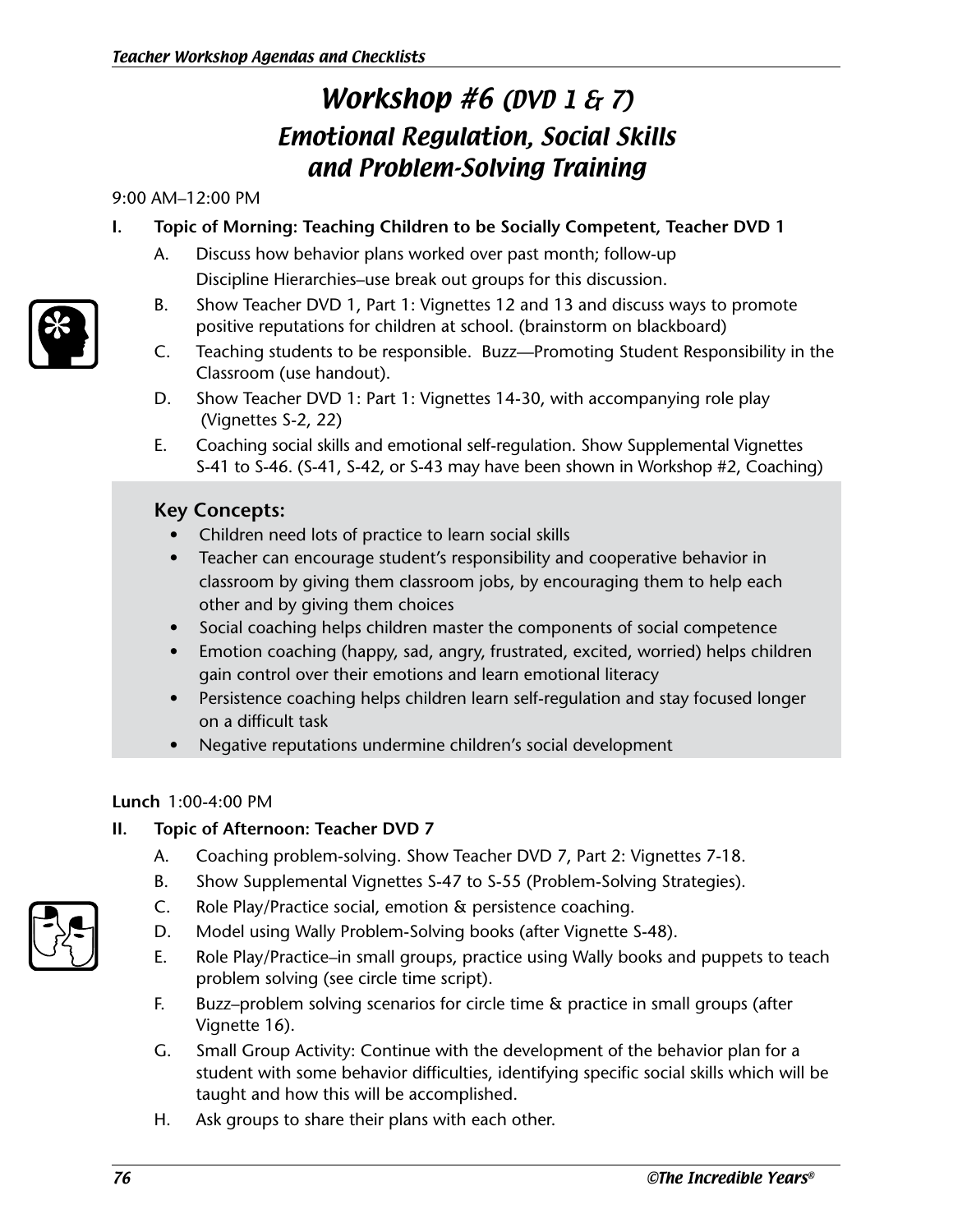- **III. Complete Teacher Observation Self-Reflection Inventory & Set Personal Goals**
- **IV. Review Classroom Suggested Practice Activities & Self-Monitoring Sheet**
- **V. Evaluation**
- **IV. Celebration**

Give out Incredible Years certificate and celebrate with food!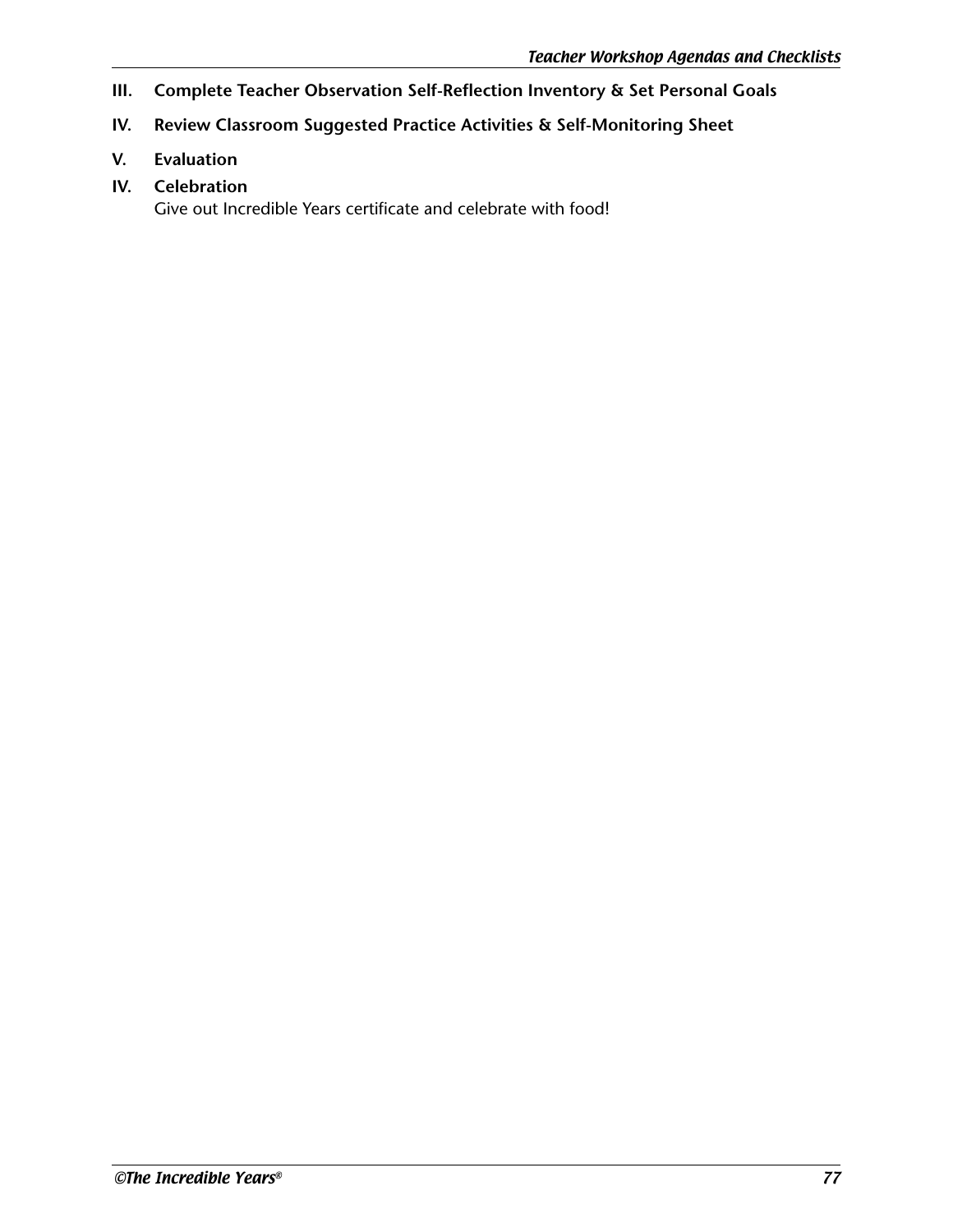## Teacher Checklist: DVD 1 & 7

## Social Skills, Empathy Training, Emotion Regulation and Problem-Solving

Teacher DVD 1: Vignettes 12–30 (Building Positive Relationships) Teacher DVD 7: Vignettes 7–18 (Emotional Regulation & Problem Solving) Supplemental Vignettes: S-41 to S-55

|                       |                                                                                                                                                                                                                           |                 |                                                                                                                                                                                                                                                  |                          |                        |                 |    | DATE:          |            |                 |           | <u> 1980 - Andrea Andrew Maria (h. 1980).</u> |
|-----------------------|---------------------------------------------------------------------------------------------------------------------------------------------------------------------------------------------------------------------------|-----------------|--------------------------------------------------------------------------------------------------------------------------------------------------------------------------------------------------------------------------------------------------|--------------------------|------------------------|-----------------|----|----------------|------------|-----------------|-----------|-----------------------------------------------|
|                       |                                                                                                                                                                                                                           |                 |                                                                                                                                                                                                                                                  |                          |                        |                 |    |                |            |                 |           |                                               |
|                       | VIGNETTES COVERED: (Circle which vignettes you discussed at this session.)                                                                                                                                                |                 |                                                                                                                                                                                                                                                  |                          |                        |                 |    |                |            |                 |           |                                               |
|                       | <b>Teacher DVD 1:</b>                                                                                                                                                                                                     |                 |                                                                                                                                                                                                                                                  |                          |                        |                 |    |                |            |                 |           |                                               |
| 12<br>25 <sup>†</sup> | 13 <sup>†</sup><br>$26†$ 27 $\dagger$                                                                                                                                                                                     | 14 <sup>†</sup> | 15 <sup>2</sup><br>$28*$                                                                                                                                                                                                                         | 16 <sup>†</sup><br>$29*$ | 17 <sup>†</sup><br>30† | 18              |    | 19 † 20 † 21 † |            | 22 <sub>1</sub> | 23        | 24                                            |
|                       | <b>Teacher DVD 7:</b>                                                                                                                                                                                                     |                 |                                                                                                                                                                                                                                                  |                          |                        |                 |    |                |            |                 |           |                                               |
| 18                    | Introduction† 7†                                                                                                                                                                                                          |                 | 8†                                                                                                                                                                                                                                               | 9†                       | 10 <sup>†</sup>        | 11 <sup>†</sup> | 12 | 13             | 14         | 15              | 16        | 17                                            |
|                       | <b>Supplemental Vignettes:</b><br>(S-41† S-42† S-43†) S-44† S-45† S-46† S-47** S-48 S-49 S-50** S-51** S-52*<br>$S-53$ + $S-54$ + $S-55$ +                                                                                |                 |                                                                                                                                                                                                                                                  |                          |                        |                 |    |                |            |                 |           |                                               |
|                       | † Recommended core vignettes for ages 3-8 years (S-41, 42 and 43 may have been shown in<br>Workshop #2.)<br>* These vignettes are recommended for ages 3-4 years<br>** These vignettes are recommended for ages 5-8 years |                 |                                                                                                                                                                                                                                                  |                          |                        |                 |    |                |            |                 |           |                                               |
| DID I                 |                                                                                                                                                                                                                           |                 |                                                                                                                                                                                                                                                  |                          |                        |                 |    |                | <b>YES</b> |                 | <b>NO</b> |                                               |
|                       | 1. Write the agenda on the board                                                                                                                                                                                          |                 |                                                                                                                                                                                                                                                  |                          |                        |                 |    |                |            |                 |           |                                               |
|                       | 2. Go over the prior experience with Time Out<br>& Negative Consequences                                                                                                                                                  |                 |                                                                                                                                                                                                                                                  |                          |                        |                 |    |                |            |                 |           |                                               |
|                       | 3. Role Play/Practice-Calls to parents and setting up                                                                                                                                                                     |                 |                                                                                                                                                                                                                                                  |                          |                        |                 |    |                |            |                 |           |                                               |
|                       | peer helpers                                                                                                                                                                                                              |                 |                                                                                                                                                                                                                                                  |                          |                        |                 |    |                |            |                 |           |                                               |
|                       | 4. Talk about ways to promote positive reputations                                                                                                                                                                        |                 |                                                                                                                                                                                                                                                  |                          |                        |                 |    |                |            |                 |           |                                               |
|                       | 5. Buzz-Emotion words & explain rationale for<br>emotional literacy                                                                                                                                                       |                 |                                                                                                                                                                                                                                                  |                          |                        |                 |    |                |            |                 |           |                                               |
|                       | 6. Buzz-Social Skills to Coach. Role Play/Practice                                                                                                                                                                        |                 |                                                                                                                                                                                                                                                  |                          |                        |                 |    |                |            |                 |           |                                               |
|                       | social coaching                                                                                                                                                                                                           |                 |                                                                                                                                                                                                                                                  |                          |                        |                 |    |                |            |                 |           |                                               |
| 7.                    | Role Play/Practice-Emotion coaching                                                                                                                                                                                       |                 |                                                                                                                                                                                                                                                  |                          |                        |                 |    |                |            |                 |           |                                               |
| 8.                    | Buzz-ways to coach children's self-regulation                                                                                                                                                                             |                 |                                                                                                                                                                                                                                                  |                          |                        |                 |    |                |            |                 |           |                                               |
| 9.                    |                                                                                                                                                                                                                           |                 |                                                                                                                                                                                                                                                  |                          |                        |                 |    |                |            |                 |           |                                               |
|                       |                                                                                                                                                                                                                           |                 | Explain Levels of Play handouts & use of prompts<br>10. Buzz & Practice (groups of five teachers)-typical problem<br>scenarios to practice with students. Then pick one problem<br>to practice problem solving using puppets (after Vignette 16) |                          |                        |                 |    |                |            |                 |           |                                               |